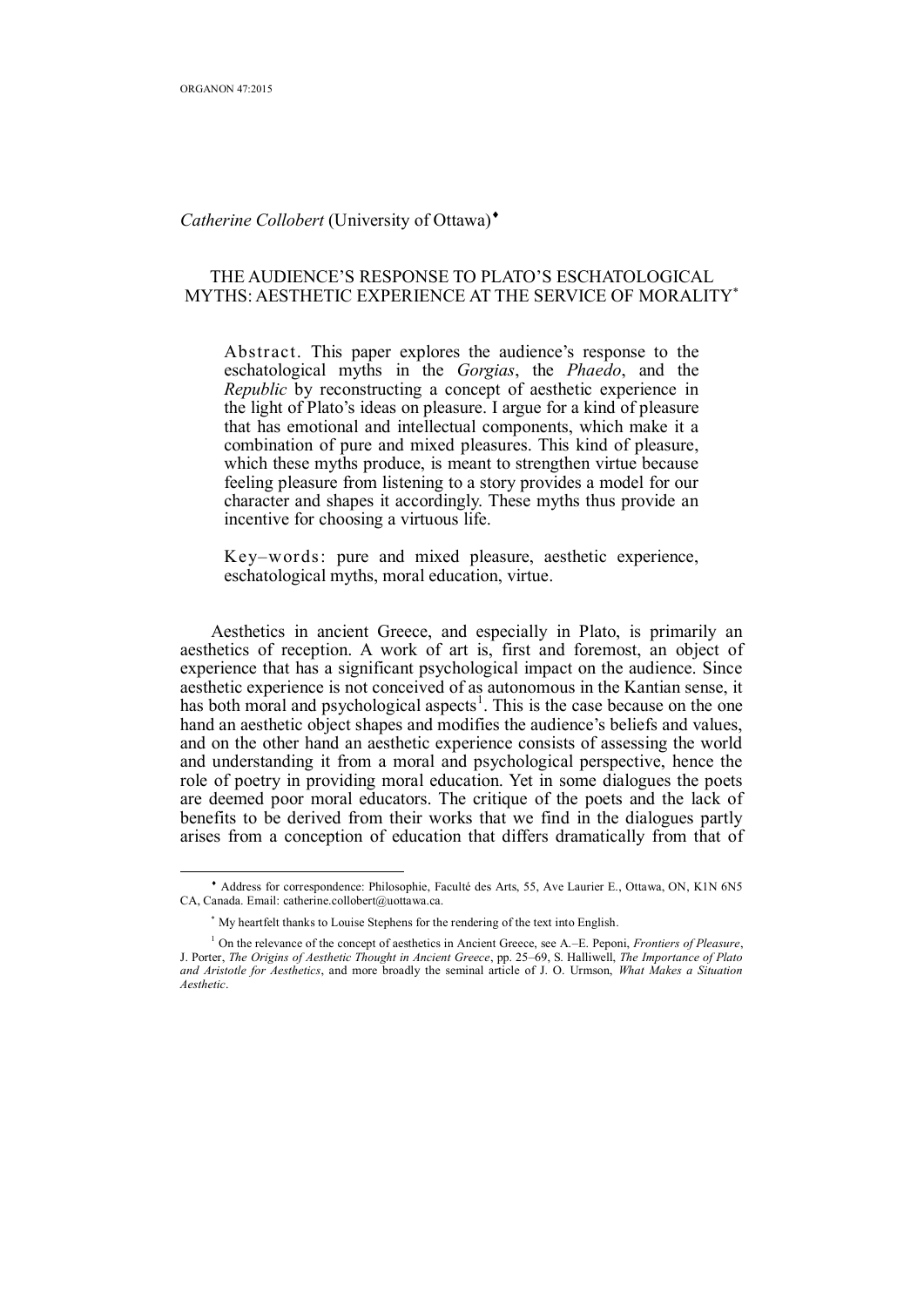Plato's contemporaries<sup>1</sup>. In the *Republic* and the *Philebus*, it is argued that the pleasure produced by poetry corrupts the soul. But what of Socrates' stories and in particular of the eschatological myths, one of which, the myth of Er, is explicitly introduced as being a story not like the Homeric stories? I shall argue that the eschatological myths distinguish themselves from poetry because of the type of response they elicit. My aim is thus to explore the audience's response to these myths by reconstructing a concept of aesthetic experience in the light of Plato's ideas on pleasure.

The *Philebus* and the *Republic*<sup>2</sup> suggest two kinds of aesthetic pleasure: the first is a formal aesthetic pleasure that belongs to the category of pure pleasure, the second is an aesthetic pleasure in which emotions are involved and which is consequently relegated to the category of mixed pleasure. I define the aesthetic experience as comprising the intellectual pleasure, which belong to the category of pure pleasure, and the emotional pleasure, which belongs to the category of mixed pleasure. I shall first clarify the nature of pure pleasure instantiated in sensory and intellectual pleasures, and second do the same in the case of mixed pleasures as Socrates presents them both in the *Republic* and in the *Philebus*. Next I shall demonstrate how his eschatological myths arouse the sort of aesthetic experience that I have described. Finally, I shall make plain that because it is concomitant to the anticipated pleasure of being just, aesthetic experience is thought to reinforce virtue.

#### **1. Pure pleasures: sensory and intellectual pleasure**

Pleasures of the body and the soul are thought of as sharing the same physiological schema according to which the ideal state of a living being is one of equilibrium and health, i.e. a state of harmony (see *Phil.* 31d–32b). This state is dissolved when a lack occurs, which consists of a privation or deficiency felt by the individual, who therefore strives for the opposite state: repletion. Moreover, the lack is felt as painful and the process of replenishing it is felt as pleasurable. Pain and pleasure are thus inextricably linked to each other: there is no pleasure without an antecedent pain, and pleasure turns out to be the necessary consequence of such a pain (see *Phaed.* 60c4). Pleasure and the restoration of harmony are thus two simultaneous processes $3$ : the former is regarded as filling an emptiness, the latter as a resolution of disharmony. In fact, the restorative quality of pleasure makes it a sort of motion of the soul (see *Rep.* 583e10). As Plato argues in the *Philebus*, pleasure is necessarily *kinetic* (see 32b2) because it is restorative – in 53c–55a, pleasure

<sup>1</sup> See C. Janaway, *Images of Excellences*, H. J. M. Broos, *Plato and Art*, esp. p. 128.

<sup>&</sup>lt;sup>2</sup> The two dialogues are, of course, different in their aims. However, as we shall see, the views on pleasure in these two dialogues are quite consistent.

<sup>&</sup>lt;sup>3</sup> Note that in the *Philebus*, where things are divided into four categories – the indeterminate, the determinate, the mixture of the two, and the cause of the mixture – pleasure is said to belong to the first category, that is, the *apeiron* (indeterminate). The destruction of the former harmony that necessitates replenishment and gives rise to pleasure amounts to a destruction of the *peras* (limit), which means that the *peras* no longer limits the *apeiron*. The mixture tilts toward excess or deficiency. Pleasure is an *apeiron* that has lost its determination, something which entails the destruction of a former harmony. See S. Delcomminette, *Le* Philèbe *de Platon*, p. 303.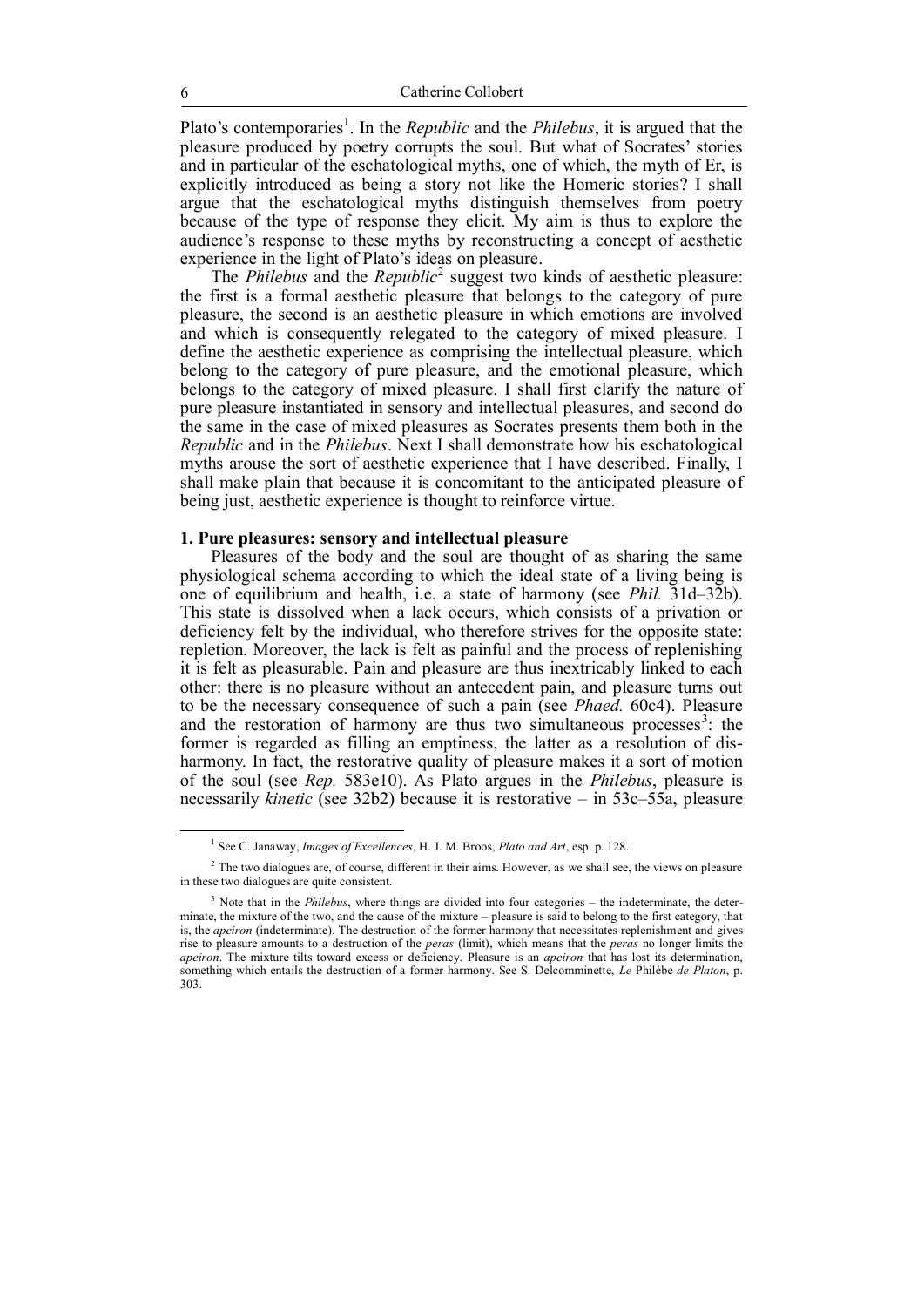is defined as *genesis*. However, the state of repletion, which corresponds to a state of restored harmony<sup>1</sup>, is distinct from one without pain or pleasure, which is a neutral state that corresponds to a state of tranquility of the soul (see *Rep*. 583c7) although one that is mistakenly associated with that of pleasure.

In the *Republic*, a distinction based on pain is drawn between pure and mixed pleasures<sup>2</sup>. Note that the two categories, pure and mixed, are equal to the categories of true and false<sup>3</sup>. A pleasure is pure and true if it does not originate from pain or give way to pain (see 584b), or in other words, if it is devoid of pain. The same criterion is preserved in the *Philebus*, although another one is added: measure. Pure pleasure is moderate and has no degree (see  $53a$ )<sup>4</sup>. Yet, even though there is no feeling of pain, there is a lack, which, however, is not experienced as painful: it is imperceptible (see 51b5). Note that this pleasure, as Santas argues, *is not preceded by any deficiency in the*  body or the soul<sup>5</sup>. This definition of pure pleasure rests on the rejection of the following two statements: (1) the cessation of pain is pure pleasure and (2) the cessation of pure pleasure is pain (see *Rep.* 584a, also *Phil.* 51a). The rejection of these statements allows Socrates to define a pleasure conceived of as the cessation of pain as mixed. I shall return to this point in due course. Two examples of pure pleasure are adduced: intellectual pleasure and sensory pleasure (see *Rep.* 584b, *Phil.* 51b–e) which is regarded as a formal aesthetic pleasure, as I shall demonstrate.

#### **1.1. Sensory pleasure as a formal aesthetic pleasure**

Sensory pleasure is aroused by the beauty of forms, colors, sounds, and perfumes perceived by three senses, sight, hearing, and smell, this last being considered less divine (see 51e) – a hierarchy of senses leads to a hierarchy of pleasures associated with them. This pleasure is purely affective, a replenishment that is perceived (see *Phil.* 51b6). Moreover, because this pleasure is an immediate one (see *Rep.* 584b7), it is not mediated by understanding. In poetry, for instance, pleasure is produced by a poem's *musical coloring*  $(601b1-2)$ , which has an immediate impact on us, and over which we have no

<sup>5</sup> G. Santas, *Plato on Pleasure as the Human Good*, p. 319.

 $<sup>1</sup>$  This is the common view of the hedonism based on a maximization of pleasure that is embodied by</sup> Callicles in the *Gorgias* (see 491e5–494d1). See J. C. B. Gosling & C. C. W. Taylor, *The Greeks on Pleasure* and G. Rudebush, *Socrates, Pleasure and Value*. For a distinction between replenishment and restoration, see D. Wolfsdorf, *Pleasure in Ancient Greek Philosophy*, p. 44.

<sup>2</sup> There is a primary distinction between necessary and true pleasures (see 581e1–3): the former are natural and bestial, the latter godlike. This distinction is not relevant to the issue I am addressing here.

<sup>&</sup>lt;sup>3</sup> To address this point fully would exceed the scope of my immediate concern. On this point and the difficulties it raises, see D. Gallop, *True and False Pleasure*, J. C. B. Gosling & C. C. W. Taylor, *The Greeks on Pleasure*, Appendix A: *False Pleasure*, J. Dybikowski, *False Pleasure and the 'Philebus'*, A. Kenny, *False Pleasure in the 'Philebus': A Reply to Mr. Gosling*.

<sup>&</sup>lt;sup>4</sup> To illustrate the idea that purity is devoid of degree, i.e. size and quantity, Socrates provides us with the example of whiteness. Whiteness is not more or less white but is absolutely separated from that which is not itself (see 53a: εἰλικρινές). Purity, separation, stability, beauty, measure, and correctness are combined together to characterize the highest entities that exist in and of themselves (see 59c). In the *Philebus*, pleasure is conceived of as unlimited *per se*. It is limited when it is mixed with *phronesis*.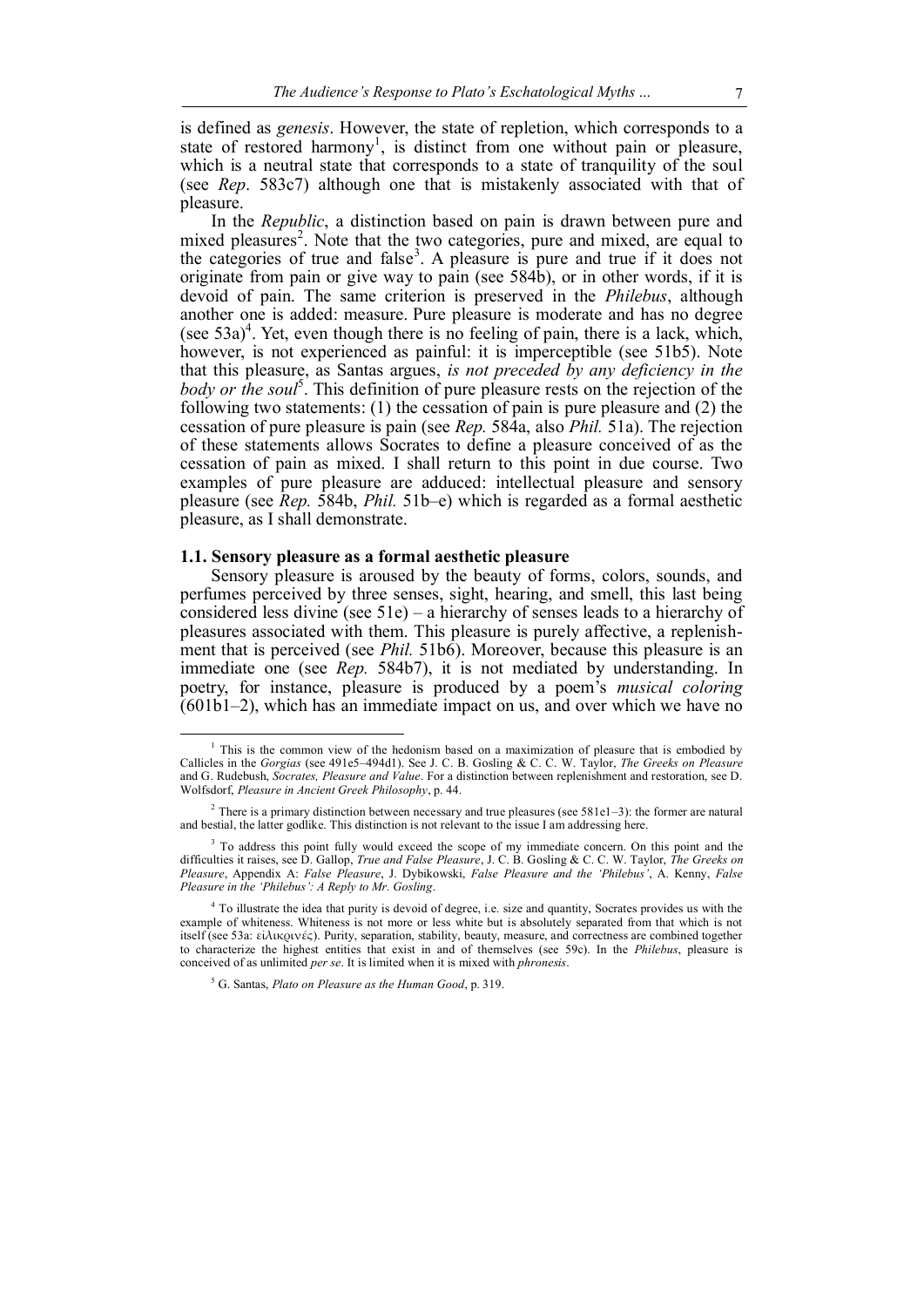control, just like the pleasure we experience when smelling a perfume (see 584b7) or hearing sounds. Soft and clear sounds (see *Phil.* 51d6) produce a unique and pure song (*melos*), which arouses pleasure. They are considered here to be intrinsically fine without qualification<sup>1</sup>.

Sounds successfully assembled and arranged produce a pure song. For a sound exists first and foremost in relation to other sounds – a sound in itself is indeterminate – hence its mathematical aspect. What matters is therefore to bring opposites like high and low pitches or fast and slow tempos into proportion and harmony by introducing number (see *Phil*. 25e). In the same way, Socrates argues that a shape is composed of mathematical relations: straight and circular lines are parts of surfaces and solids. The Beautiful appears in a composition that is more or less complex and harmonious, in which resides *symmetria*<sup>2</sup>.

The Beautiful triggers an aesthetic pleasure that is purely formal in the sense that it arises from apprehending formal properties through perception. These formal properties consist of sensory properties (see *Phil.* 51b–d) like colour, rhythm, and harmony (see *Rep.*  $601a-b$ <sup>3</sup>. This pleasure, therefore, arises from perceiving the Beautiful through the senses without regard to the representation itself since its formal beauty does not reside in its likeness to a sensible thing. Although imitative, music is not figurative unlike painting. The appreciation of the Beautiful only requires one to perceive the formal properties in which resides the pleasurable. The pleasure involves a judgment based on perception that amounts to a formal aesthetic judgment. For these properties to be experienced therefore there needs to be a cognitive aspect, but not necessarily an intellectual one.

#### **1.2. Intellectual pleasure**

 $\overline{a}$ 

The aesthetic experience as I define it has intellectual and emotional components which make it a combination of pure pleasure (intellectual pleasure), and mixed pleasure (emotional pleasure). In the *Republic*, intellectual pleasure, which is the pleasure of the rational part of the soul, is defined as replenishing the soul with true opinions, knowledge, intelligence, and all the virtues (see 585b14–c1). As I mentioned above, intellectual pleasure is visualized according to a physiological schema which allows Socrates to draw an analogy between the body and the soul. Ignorance and a lack of sense are for the soul what hunger and thirst are for the body. Just as an emptiness of the body in the case of hunger is filled with nourishment, ignorance is filled with knowledge and a lack of sense with understanding. Yet this analogy has its limits for two reasons. The first is that the pleasure of learning is not

<sup>1</sup> See A.–E. Peponi, *Frontiers of Pleasure*, p. 126, S. Delcomminette, *Le* Philèbe *de Platon* and R. Hackforth, Plato's *Philebus*, p. 98.

<sup>2</sup> See S. Delcomminette, *Le* Philèbe *de Platon*, p. 461. See Pliny (HN 35.81–3), who recounts the story that Apelles left for Protogenes a painted panel with a single line brushed on it, which was meant to be a calling card.

<sup>3</sup> See also the reference in the *Laws* 653d, to *the pleasurable perception of rhythm and harmony*. This perception in fact may blind people who thus are not able to judge poetry properly. They may also be blinded by emotions as in the case of tragedy.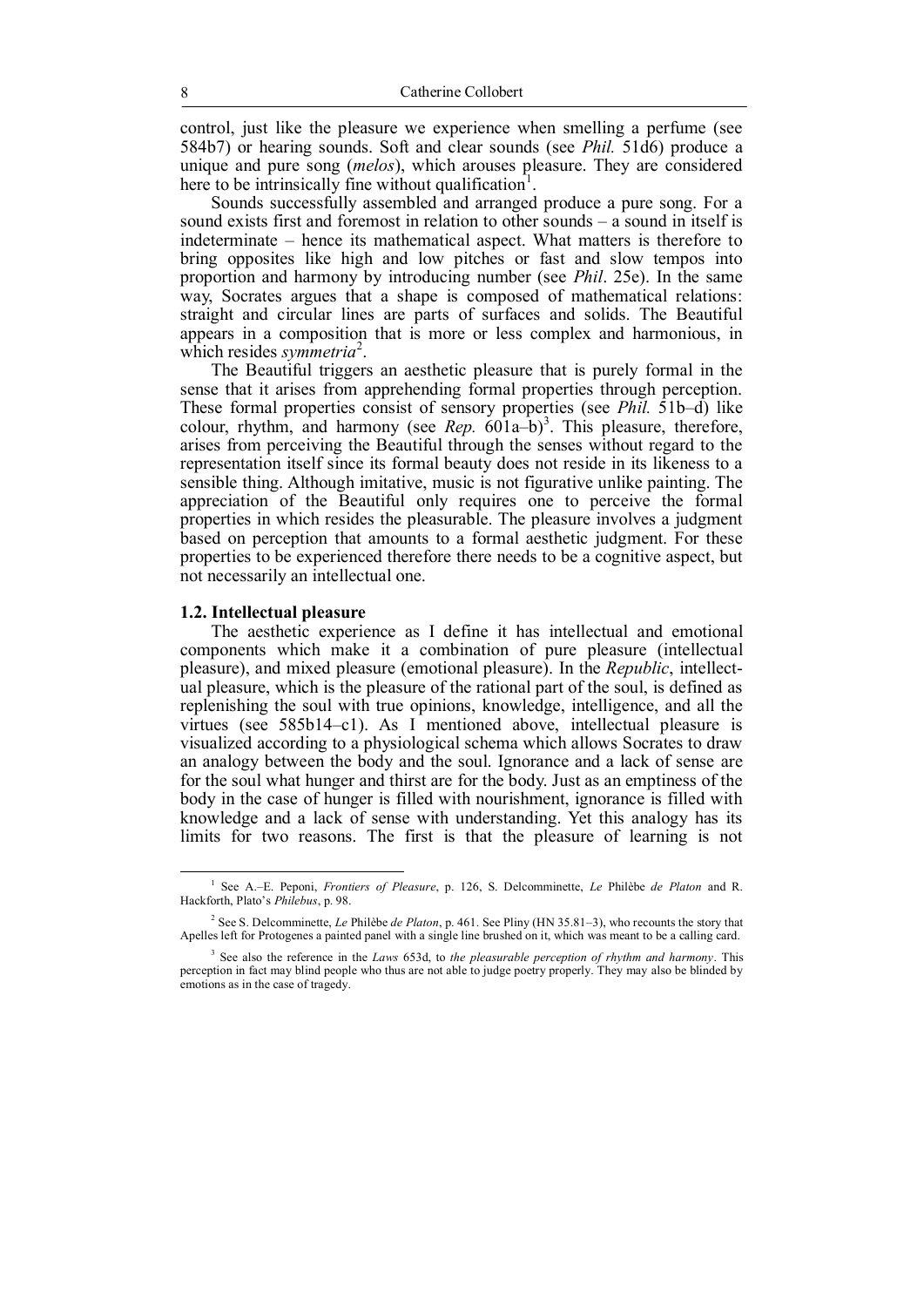associated with pain because intellectual emptiness – ignorance – is not painful, and the second is that intellectual nourishment does not vanish as in the case of food.

Intellectual pleasure should not, therefore, be considered as a relief from pain since it belongs to the category of pure pleasure, i.e. true pleasure, just like sensory pleasure, which involves a non–painful emptiness (see *Rep.* 585b3). This pleasure is balanced, always identical to itself, and consists of the satisfaction of the desire to learn. Moreover, the desire for knowledge is not pleonexic but includes moderation, hence its stability. The desires of the rational part are reasonable in nature, that is to say, moderate. The rational part aims at harmony and equilibrium among its parts. In fact, intellectual pleasure consists of being filled with what is appropriate to our true nature (see *Rep.* 585d11–e1), that is to say, with knowledge. The restoration of harmony stems thus from learning and understanding<sup>1</sup>.

However, the pleasure produced by poetry does not replenish the soul with knowledge because there is no knowledge imparted in poetry, according to Socrates in the *Republic*. Because it lacks intellectual properties, poetry produces a pleasure without imparting the audience with knowledge. In contrast, when experiencing a work of art of the appropriate kind, the recipients should be able both to explain the reasons why the work of art pleases them and to give a rational account of it, something that they are able to do as a result of understanding its intellectual properties. In the *Laws* to assess a piece of art implies to give an account not only of its charm or *kharis*, i.e. its formal properties, but also of its correctness (see 667b5–c8). Correctness results not only in an accurate imitation with respect to proportions, but also in a harmony between rhythm, tune, and gestures (see 669c3–d1). It is defined as the result *of equality of both quality and quantity* (667d7–10, transl. Bury).

According to Socrates, two musical modes, Dorian (warlike) and Phrygian (pacific), should be used in poetry because they best imitate courage and self–control respectively (see *Rep.* 399a1–c4). The same principle applies to meter and rhythm: each one imitates a specific virtue or vice (see 399e– 400d). Musical coloring thus turns out to possess moral qualities<sup>2</sup>. Not only does the form reinforce the content, but it participates in it, since a mode possesses both formal and moral qualities, hence the inseparability of sensory pleasure (hearing) and virtues in the case of poetry as Socrates sees it. Indeed, the pleasure of good poetry consists of both the sensory pleasure aroused by formal beauty – the soul is filled with musical colors and sounds – and the intellectual pleasure aroused by moral beauty – the soul is filled with moral knowledge<sup>3</sup>. The two kinds of beauty are thus intermingled and can only be separated analytically. However, emotion plays an important role in the aesthetic experience upon which I shall now focus.

<sup>1</sup> See Z. Ritook, *Desire, Poetry, Cognition*.

<sup>2</sup> See I. Crombie, *An Examination of Plato's Doctrine*, p. 189, F. Pelosi, *Plato: On Music, Soul, and Body*, chap.1. Note that in the *Philebus* the Beautiful is the threshold to the Good.

<sup>3</sup> For an opposing view see J. Porter, *The Origins of Aesthetic Thought in Ancient Greece*, pp. 70–120 who regards Plato as a formalist.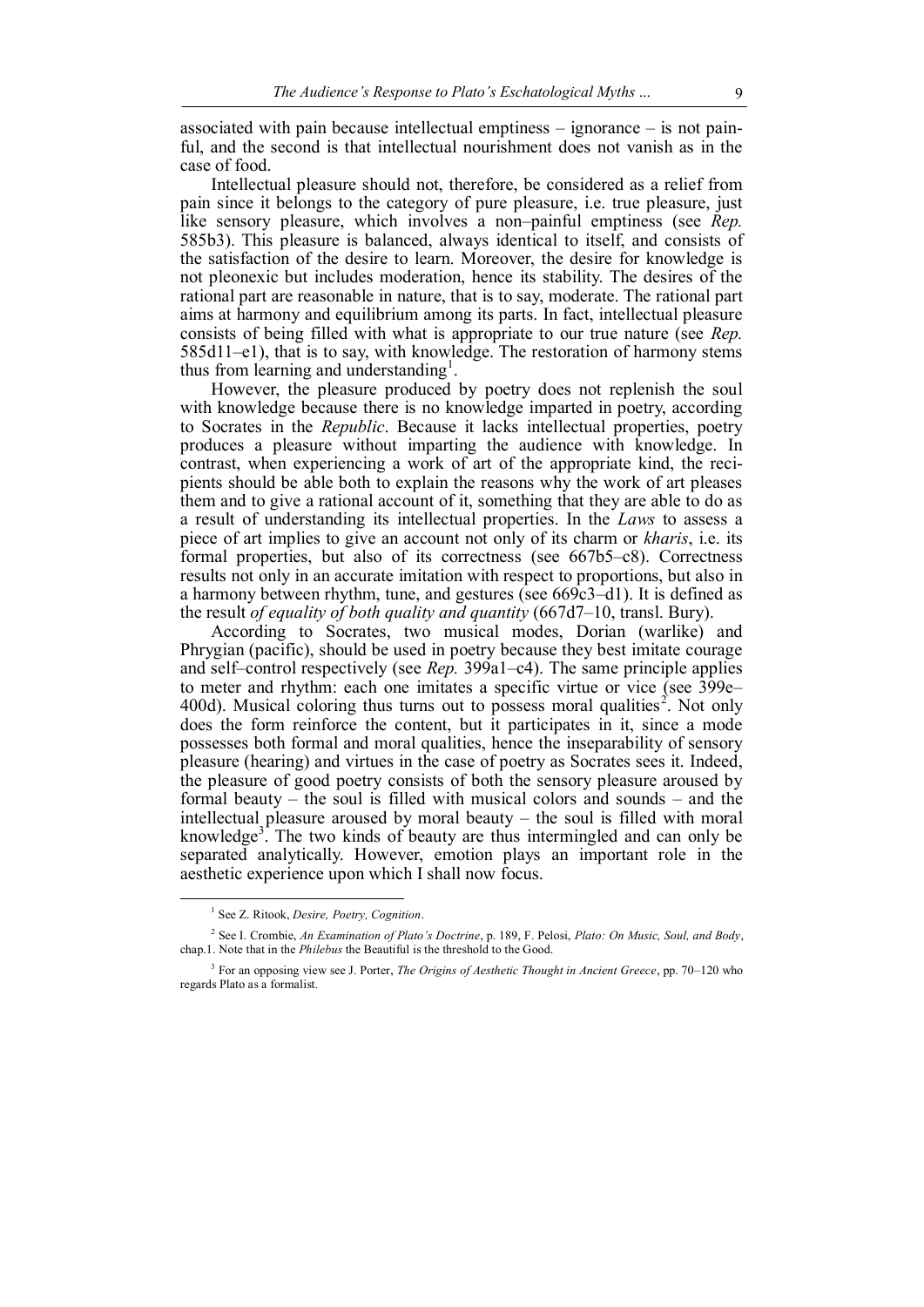# **2. A mixed and false pleasure: emotional pleasure**

In the *Philebus*, mixed pleasures are presented as false pleasures on the grounds that they are mixed with pain. In other words, pain and pleasure are combined in a single mixture (see 47d3–4). This mixture is divided in three kinds. In the first, the combination is mainly due to the fact that soul and body are not in agreement, that is to say, the soul experiences a kind of pleasure while the body feels pain. This type of pleasure is an anticipated pleasure that is produced by the hope of getting rid of the bodily pain. Thus this pleasure is felt because of the union of the body with the soul. However, there are also mixed pleasures that only pertain to the body, and only to the soul. In the latter case, *the mixture is the product of emotions within the soul itself* (47d6, trans. Frede slightly modified). Emotions like anger, fear, longing, grief, love, jealousy, envy, etc. are deemed to be painful for the soul and are consequently defined as pains (see 47e1). This is the case because emotion is considered to be the disruption of a state of equilibrium, i.e. a disturbance of the harmony of the soul. All emotions are linked to a sense of deprivation, which is painful (see 47e). Releasing emotion is pleasing but feeling the emotion is not, hence the mixed quality of emotion in which we feel both pain and pleasure at the same time (see *Phil.* 47d–50c). Because emotion is part of our human nature, there is nothing amiss in experiencing emotions. Yet does it mean that arousing emotions for the purpose of feeling the pleasure of release is appropriate and good?

In tragedy, where we experience the pleasure of shedding tears, we feel pain, in this case sadness, and pleasure at the same time. Observe that in this instance, pleasure is understood as a release rather than as a repletion<sup>1</sup>. This is why feeling sadness results in the pleasure of releasing, hence the strong link between this pleasure and the affects, which makes it the pleasure of the spirited part. Moreover, feeling pleasure in listening to poetry shapes our character. Indeed pleasure depends on our moral and intellectual predispositions that we have to develop. For we take pleasure in that to which we are accustomed (see e.g. *Laws* 802c–d), in that which is in accordance with our character (see e.g. *Laws* 655d–e  $\&$  656b)<sup>2</sup>, and in that which allows us to express and fulfil our desires. As a result, a virtuous individual feels pleasure in performing virtuous actions and in seeing them performed both in fiction and in reality, as we shall see.

For Plato moral education partly consists of regulating the emotions, arousing virtuous ones, and producing the proper desires. I take it that the eschatological myths aims at moral education thus understood. This is why aesthetic experience, which corresponds to a particular affective state, can have a role in shaping moral character. Since a story does not consist of a body of moral propositions, it conveys a moral content (its intellectual properties) and imparts moral insights that are acquired through feeling and understanding emotions aroused in this way. Pleasure arises partly from experiencing

<sup>1</sup> Phaedo has the same experience in the *Phaedo* (59a). See D. Gallop, *Emotions in the* Phaedo. For a broader context see S. Feagin, *The Pleasures of Tragedy*.

<sup>2</sup> See also *Gorgias* 513c.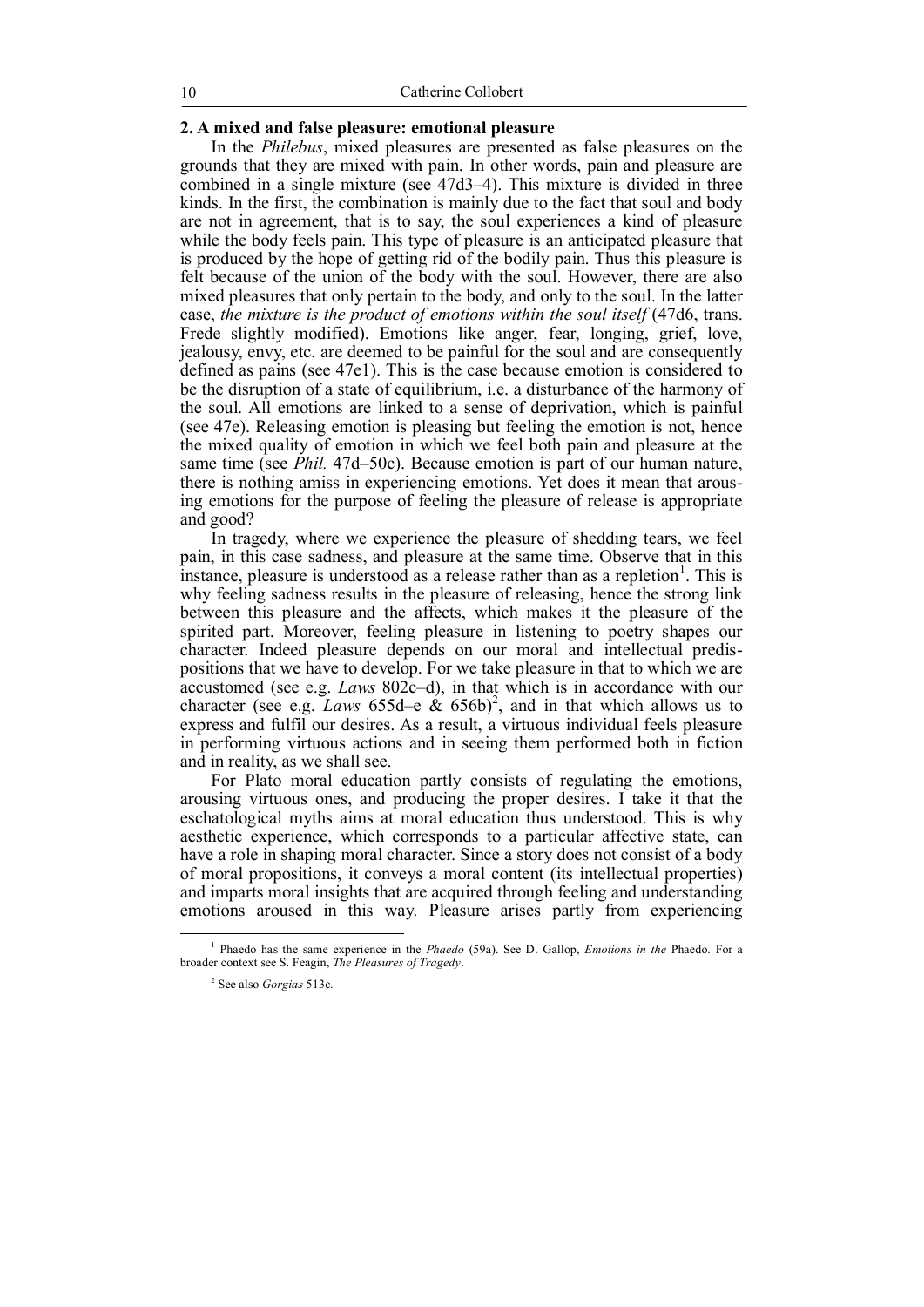virtuous emotions which are released through understanding. More precisely, by arousing virtuous emotions, Plato's eschatological myths makes perceptible a lack, that is, a desire to be replenished and, as a consequence, to understand the type of replenishment needed. Now the lack is that of knowledge about virtue. Since ignorance is not a perceptible lack, by making the lack perceptible, the story raises the desire to know, I shall come back to this point in the next section. There is thus a heuristic aspect to these stories, which makes the audience look for the reasons for their being moved and leads them to understand the moral quality of an action, a character, or a situation that provokes their emotions. As Goodman puts it, *emotion in aesthetics experience is a means of discerning what properties a work has and expresses*<sup>1</sup> . The understanding of the moral properties of an eschatological myth is thus partly a result of emotions aroused in the audience that they are encouraged to  $comprehend<sup>2</sup>$ .

The aesthetic experience aroused in eschatological myths is thus distinct from that of epic, tragic, comic, and lyric poetry, first because devoid of any musical coloring (i.e. meter and rhythm: the myths are in prose<sup>3</sup>) it has no sensory component, but only an intellectual; second because it brings about an understanding of the moral content of the piece of art through moral emotions and their corresponding virtues, and finally because it does not consist of a pleasure produced by witnessing the suffering of others and thus necessitating an identification of the audience with a  $\text{hero}^4$ . Unlike tragic and comic pleasures which address only the spirited part of the soul, aesthetic experience of eschatological myths addresses both the rational part and the spirited. As a result, this experience does not lead to corruption and is, moreover, morally instructive, chiefly because it accompanies a virtuous emotion<sup>5</sup> that is worth arousing, as I shall demonstrate. Aesthetic experience does not constitute an end in itself, rather it is a powerful means to educate. Indeed, for Plato to rival the poet he needs to arouse a pleasure that is more powerful than that offered by the poet and is at the same time truly moral and one that does not pervert the soul but rather participates in moral education (see *Rep.* 401e). In this context, aesthetic experience should consist of the fulfilment of a desire for justice and ultimately for the Good (see 401d–402a). Thus this experience is not an end in itself, but a means to the moral education.

<sup>1</sup> N. Goodman, *The Language of Art*, p. 248. See also J. Robinson, *Deeper than Reason*.

<sup>&</sup>lt;sup>2</sup> Listening to *die Verklärte Nacht* may give rise to a feeling of sadness for which we want to understand the reasons. In fact, by knowing how it is composed, that is, how Schönberg designed the whole piece, we feel more than the immediate reaction of sadness. We arrive at an understanding of how the piece expresses sadness and how it is structured, for instance by recognizing the theme based on three notes (E B E*b*) with variations.

<sup>&</sup>lt;sup>3</sup> Note that there is no musical mode that imitates the virtue of justice. As we have seen, the Dorian and the Phrygian modes imitate the virtue of courage and moderation respectively.

<sup>4</sup> See M. Miller, *The Pleasures of the Comic and the Socratic Inquiry*, P. Destrée, *Plato on Tragic and Comic Pleasures*.

<sup>5</sup> See D. Frede, *Disintegration and Restoration*, p. 450.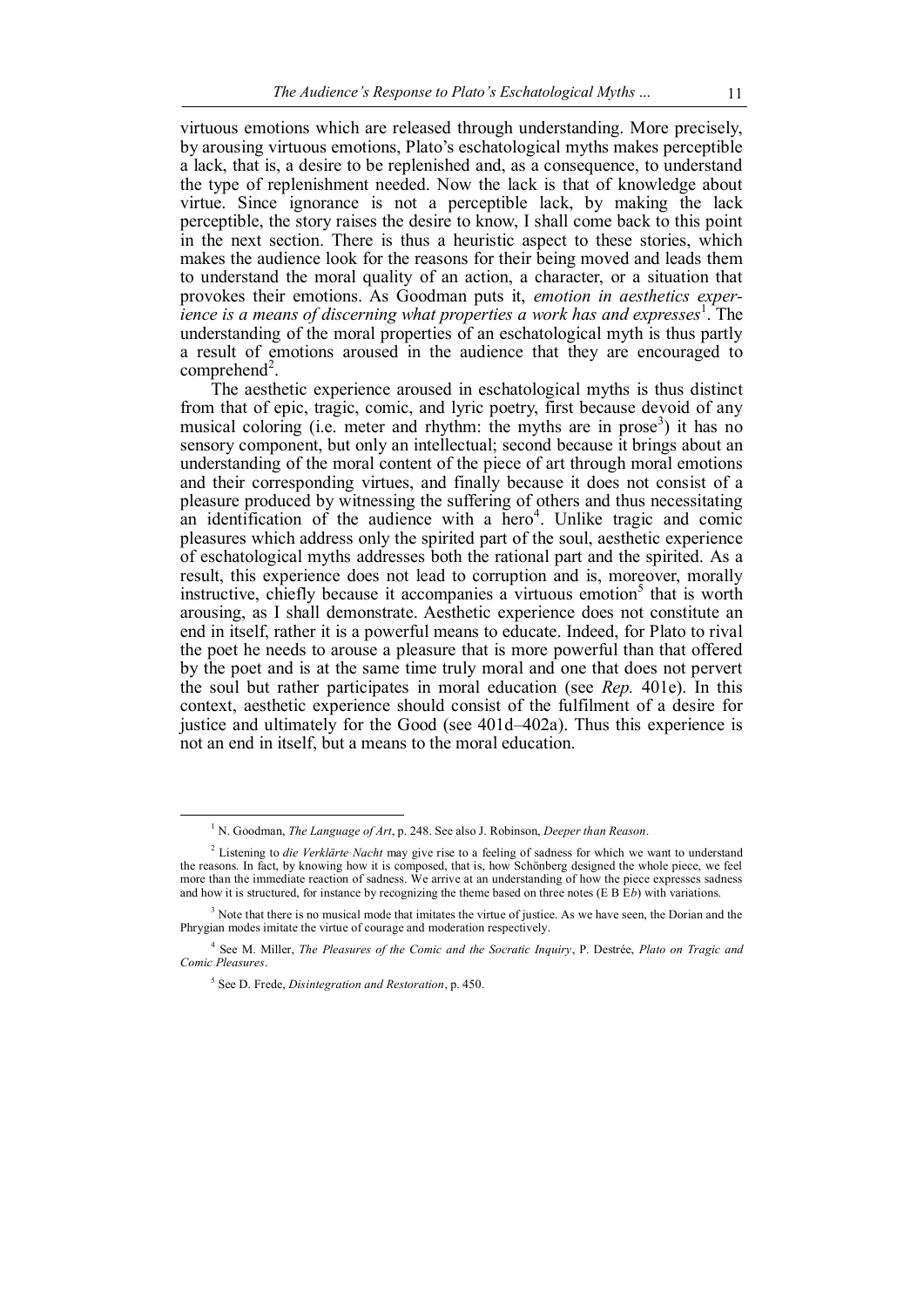# **3. Moral education through aesthetic experience**

My contention is that the eschatological myths have an impact on the souls of the audience in such a way as to arouse the desire to be just and to feel pleasure in being just. For aesthetic experience to be morally instructive, emotions must first be virtuous, as we have seen, and second aroused with no mediation, that is, felt for the sake of the audience's well–being and not of a hero's. However for the narrative to have an impact on the audience's behaviour, the gap between fiction and reality must be bridged. An essential aspect of the aesthetic experience caused by the three eschatological myths of the *Gorgias*, the *Phaedo*, and the *Republic* is making the audience contemplate justice, something they do by depicting a rewarding afterlife for the just man and punishment for the unjust man. Indeed, I take it that the main thesis put forward by the stories is one that Socrates proclaims in the *Republic*: *Haven't we found that justice itself is the best thing for the soul itself, and that the soul – whether it has the ring of Gyges or even it together with the cap of Hades – should do just things* (612b2–5, transl. Grube). Let us note that the stories are not to be taken literally because the events recounted are fictional. They are, nevertheless, true because they convey an underlying moral truth. In both the *Gorgias* and the *Republic*, Socrates introduces his storytelling as being true, although in a distinctive  $way<sup>1</sup>$ . Indeed the narrator uses techniques to prevent us from taking the story literally; when he has finished recounting his story, for example, Socrates advises us: *No sensible man would insist that these things are as I have described them* (*Phaed.* 114d2, transl. Grube). We may thus interpret the picture of the afterlife as a metaphor for life in the here and now as Halliwell does, that is, as *an allegory of the life of the soul in* this world<sup>2</sup>.

### **3.1. Aesthetic experience and the fear of moral error**

There are two ways of producing an emotion: by causing it to be imitated or by arousing it. The former involves portraying a character who experiences an emotion such as fear. The audience is in a sense compelled by poetic techniques to imitate the experience of fear and thus feel it. The latter involves presenting a character whose situation is pitiful and as a result produces pity in the audience. Both methods involve a form of identification of the audience with the character. Indeed, Socrates' criticism of tragedy is based on the idea that depicting immoral people or undeserved misfortune is not the best way to educate people about virtue. The tragic quality of a hero is partly a product of the mistake he makes which changes his life dramatically. The change he undergoes is not caused, however, by his moral weakness. He makes moral decisions, something which makes him *morally characterized*<sup>3</sup> . The hero's tragic error, which is followed by his downfall, contributes to the sense of the

<sup>1</sup> In narratological terms, the truth of the *récit* (narrative) is distinct from the truth of the *histoire* (story). For the distinction, see G. Genette, *Narrative Discourse Revisited*.

<sup>2</sup> S. Halliwell, *The Life–and–Death Journey of the Soul*, p. 469.

<sup>3</sup> I borrow the expression from S. Halliwell, *Aristotle's* Poetics, p. 151. See E. Belfiore, *Tragic Pleasures*.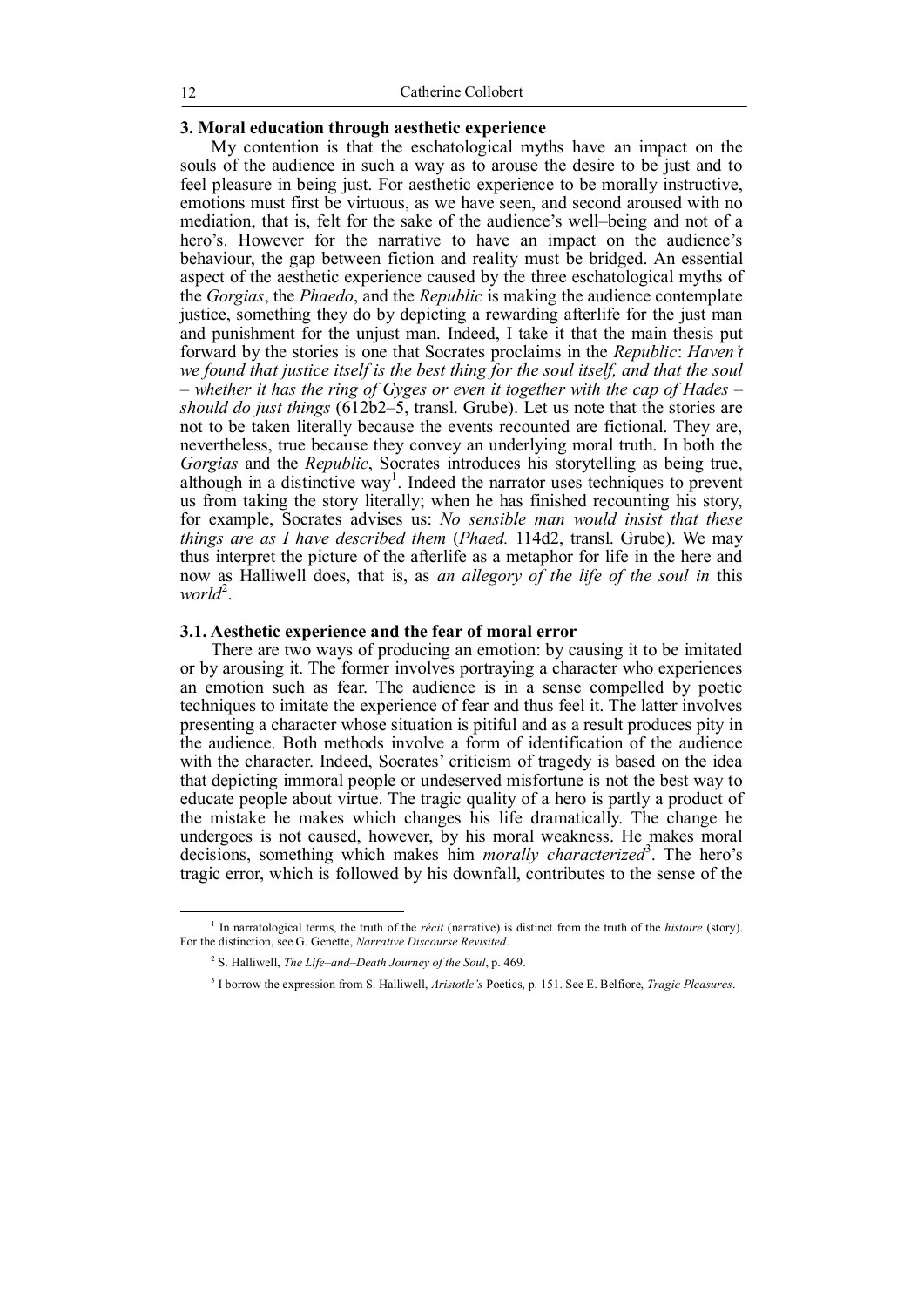tragic. Indeed, the downfall is caused by a fundamental ignorance on the part of the hero that is coupled with his lack of responsibility for his misfortune. His error is tragic on account of its necessary and inexorable consequences, and is situated somewhere between guilt, vulnerability, and arbitrary misfortune. The tragic error is thus a sign of human fallibility. Tragedy demonstrates that vulnerability and fragility, features of our humanity, often lead to a fall<sup>1</sup>. What, however, is the point of depicting the human fallibility? We should rather, according to Socrates, try not to be fallible. The depiction of human fallibility leads to fatalism and despondency, and sometimes even to cowardice.

In Plato's stories, the audience's concern is not focused on a tragic error committed by the character which leads him to suffering and disaster. Rather, it is focused on the error we, as audience, may make in the here and now, which consists in choosing a life of injustice that leads to our own suffering. This is the possibility of committing a moral error that produces fear in the audience. Indeed, the eschatological myths urge the audience to consider fear from a different perspective, one which is neither that of tragic fear nor of the popular fear like that of Cephalus which is produced by listening to traditional stories. The eschatological myths not only redirect our fear toward the present and ourselves, but also toward a different object. The true object of fear is no longer future suffering in Hades but moral error.

As a result of ignorance, moral error leads to injustice and, therefore, to suffering. For choosing immorality is choosing a terrible life, which no one would wish to live, not even the immoralist. What we should fear first and foremost is deluding ourselves concerning our lives, something that is a cause of misfortune and suffering, as the life of the tyrant demonstrates in the myth of Er. This fear is thus ultimately one of being mistaken about the consequences of our choice, that is, of making a wrong choice of life. Arousing this fear leads to an awareness of the need for choosing a specific life. A decision is made that has significant consequences, often out of ignorance or without a full understanding of them. As a result, an eschatological myth not only arouses the fear of moral error, which leads to a terrible life, but also of ignorance, out of which we live sometimes unaware of the morality and immorality of our behaviour, as the life of Cephalus exemplifies.

The story makes us aware not only of the possibility of moral error but also of having a crucial choice to make, which it is necessary to make now rather than at the end of life. This is made explicit in the myth of Er, first by the existence of a cycle of reincarnation, and second by an absence of an immortal self. In other words, the immortality of the soul is not the same as the immortality of the self, which is transient (see 617d10). In this respect there is no continuity between the numerous lives of the soul. The immortality of the soul has no bearing on moral choice, which is thus crucial because the individual does not have a second chance<sup>2</sup>. Moreover, it is rewarding to be just

<sup>1</sup> As S. Halliwell, *Aristotle's* Poetics, p. 147 notes, a hero is not *a passive* victim.

<sup>2</sup> See J. Annas, *The Myths of Judgment*, H. S. Thayer, *The Myth of Er*.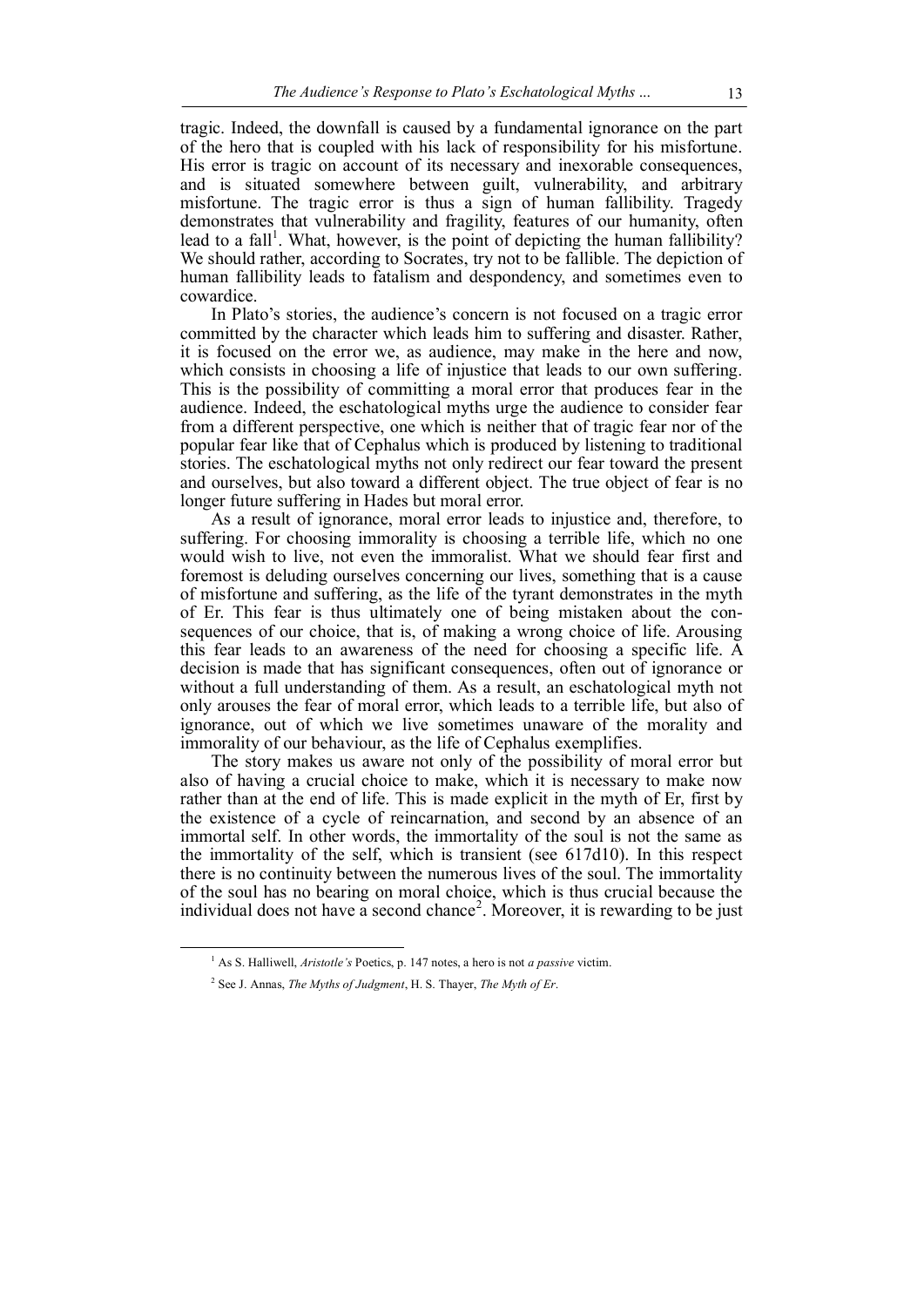not because of any external benefits that we might obtain from being just, but because of an internal benefit, that is, happiness in the here and now. We should live a life that allows us to be virtuous, which turns out to be happy  $$ the latter being the consequence of the former. Choosing to live justiv is, therefore, the same thing as choosing to live happily.

Thus Plato's eschatological myths present the idea that we are not condemned to misfortune: unlike the tragic hero, we have the ability to master our own destiny. It is our responsibility not to be mistaken because the moral quality of our lives remains in our control, as the hierophant in the myth states (see 617e2 & 619b2–5). Otherwise practising philosophy would be useless since it is tantamount to striving to possess a harmonious soul, that is, to be just. In this respect, in the reality of the here and now, the only thing philosophy can guarantee is to be virtuous or to strive to be virtuous given the circumstances. However there is a risk of having so wretched a life that one would not even be able to practise philosophy (see 619e2). In his interpretation of the story, Socrates emends to some extent what the hierophant previously said. The life that the soul chooses is not morally good or bad in itself. Rather, a good life is a life which enables us to become virtuous. However justice cannot be fully embodied in human life. The most common life, that is, the mixed life, is made up of various external things, some of which can impede our being virtuous. This is why Socrates enjoins us to practise philosophy in order to overcome these impediments (see 618c1–3 & d1–7).

Let us recall first that the issue of justice in the *Republic* is raised in response to Cephalus' worries and fears about Hades at the beginning of Book I (330d–331a), and second, that the picture of the afterlife has a profound impact on the audience because it is a moving one. It is, in fact, this quality that is acknowledged by Socrates in his criticism of Homer's depiction of Hades (see 386b–387b). However, contrary to popular belief embodied by Cephalus, the virtuous life does not entail bargaining with the gods. Plato thus plays in various ways in his eschatological myths with the popular belief that reward and punishment await people in the afterlife and with the fact that we usually feel pleasure in listening to a moral story in which good people are rewarded and bad people punished. In fact, when we feel pleasure at the sight of evil people being punished and thus acknowledge our sense that justice is being done, we feel good, and feeling good is enjoyable.

However, the challenge is not only to arouse pleasure in the listener by telling her a moral story, but also to make her realize that she will feel pleasure from performing just actions (see *Rep.* 586e). In the *Philebus*, there is the mention of the pleasure of temperance *and all those that commit themselves to virtue* (63e5, transl. Frede). Yet the transition from fiction to reality may be a difficult one. It is well known that a fictional situation may arouse compassion in someone who may not feel compassion at the sight of an actual situation. This leads me to examine the anticipated pleasure, which belongs to the category of mixed pleasure.

#### **3.2. Aesthetic experience and anticipated pleasure**

In my view, for an eschatological myth to achieve its goal of educating a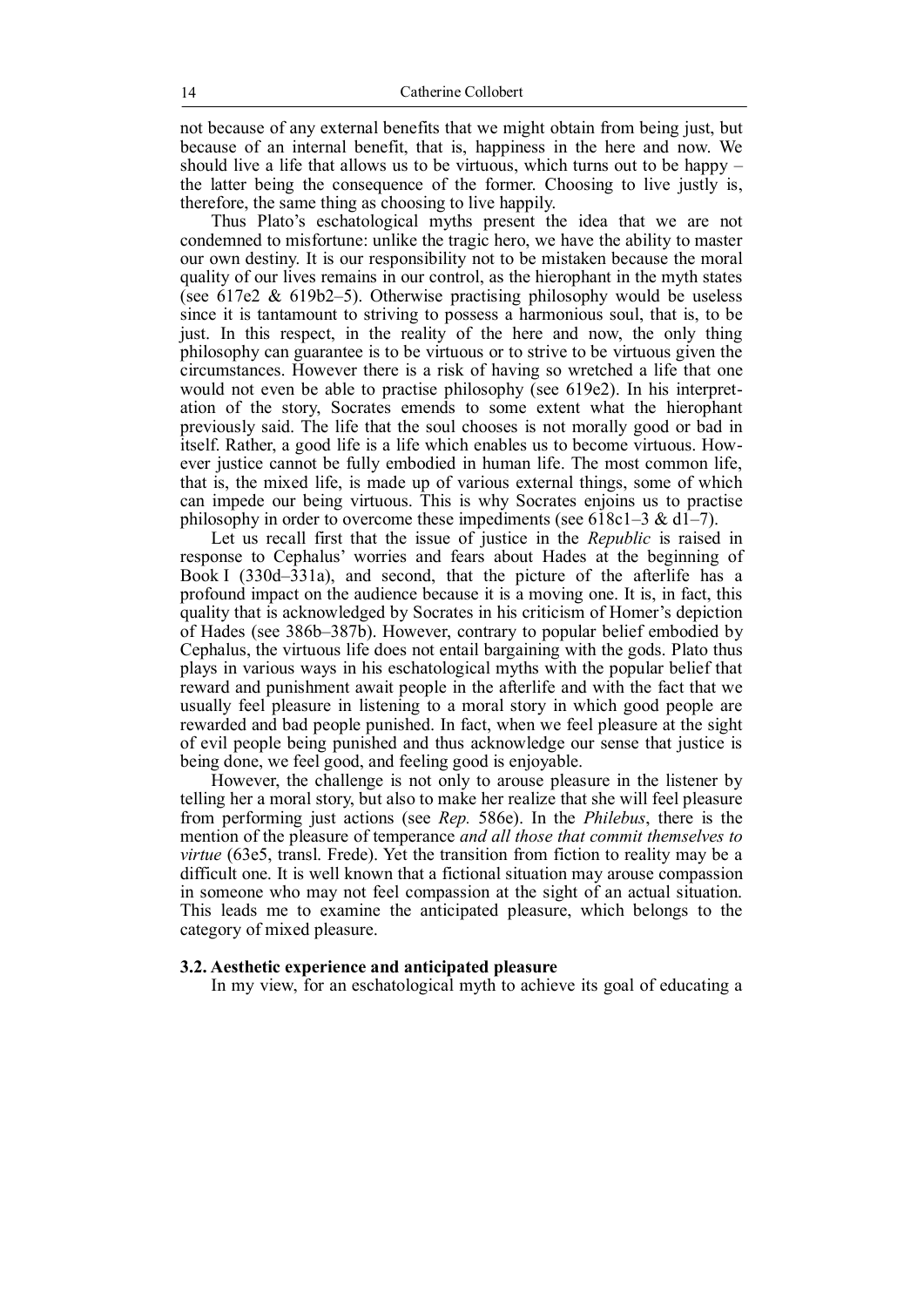person morally, and in consequence of urging her to act virtuously it has to arouse two correlative pleasures: pleasure as replenishment of the soul with moral insights, and anticipated pleasure, that is, an anticipated replenishment with moral actions on the part of the listener as a doer. This means that the story arouses the hope for a future pleasure from behaving virtuously. Indeed, since pleasure constitutes at the same time a strong incentive to perform an activity and a reward for doing it, if a story makes people aware of and arouses their desire for justice and knowledge, they are willing to seek out again the pleasure obtained in this way. In other words, because of its association with an anticipated pleasure, the aesthetic experience is an incentive to feel the pleasure of actual virtuous behaviour. Note that such a pleasure is not within the immoral person's reach. This is the case because the fictional sight of virtue rewarded is not probable and credible to him. According to him, justice does not lead to happiness and does not equate to it; the two are in fact considered to be unrelated. This is why Plato has Socrates say to Callicles in the *Gorgias* that he will not think the story – i.e. the eschatological myth – to be true. Callicles is not convinced either by Socrates's arguments or by the eschatological myth. These fail to convince the immoralist of the irrelevance of his position because of the excessive corruption of his soul. From Socrates' point of view, Callicles belongs to the incurable. In this sense, Plato's stories may be unable to touch the soul of the immoralist.

We have to experience the fear of moral error, i.e. of injustice in order to make us strive to relieve it by accomplishing just actions. Striving for this relief amounts to feeling an anticipated pleasure, as Socrates defines it in the *Philebus*. The soul has a capacity for anticipation independent of the body and through which the soul imagines a future pleasure that arouses hope, which is pleasing and comforting, and a future pain, which produces fear and suffering. This capacity is made possible by memory, which acts as a kind of reservoir of memories available and ready to be reactivated (see 21c). What is remembered is the consciousness of a movement, which constitutes a mental image, i.e. a representation of a perception independent of the body.

The body has no memory because it has no consciousness and therefore no sensation. Memory possesses a cognitive component, and thus plays a crucial role in the satisfaction of a desire and in the consequent state of repletion (see 35e), since it makes it possible to identify the appropriate way to satisfy the desire (see 33c). Indeed, the act of remembering pleasures allows us to replenish a lack by recalling how to do it. Moreover, an anticipated pleasure consists in rejoicing in advance over that in which we shall take pleasure. We thus experience by anticipation a future pleasure. More precisely, as an image of a future pleasure, an anticipated pleasure consists of pleasure at the prospect of a future pleasure. This is so because having an image of a future pleasure necessarily entails the absence of that which is pleasant. In other words, one does not have the sensation but imagines it. Imagination compensates for the missing sensation. The anticipated pleasure is experienced through an image of the future pleasure  $(Phi11$ <sup>1</sup>. 40a<sub>10</sub><sup>-1</sup>2<sup>1</sup>. While  $\overline{a}$ 

<sup>1</sup> See S. Delcomminette, *Le* Philèbe *de Platon*, pp. 384–385.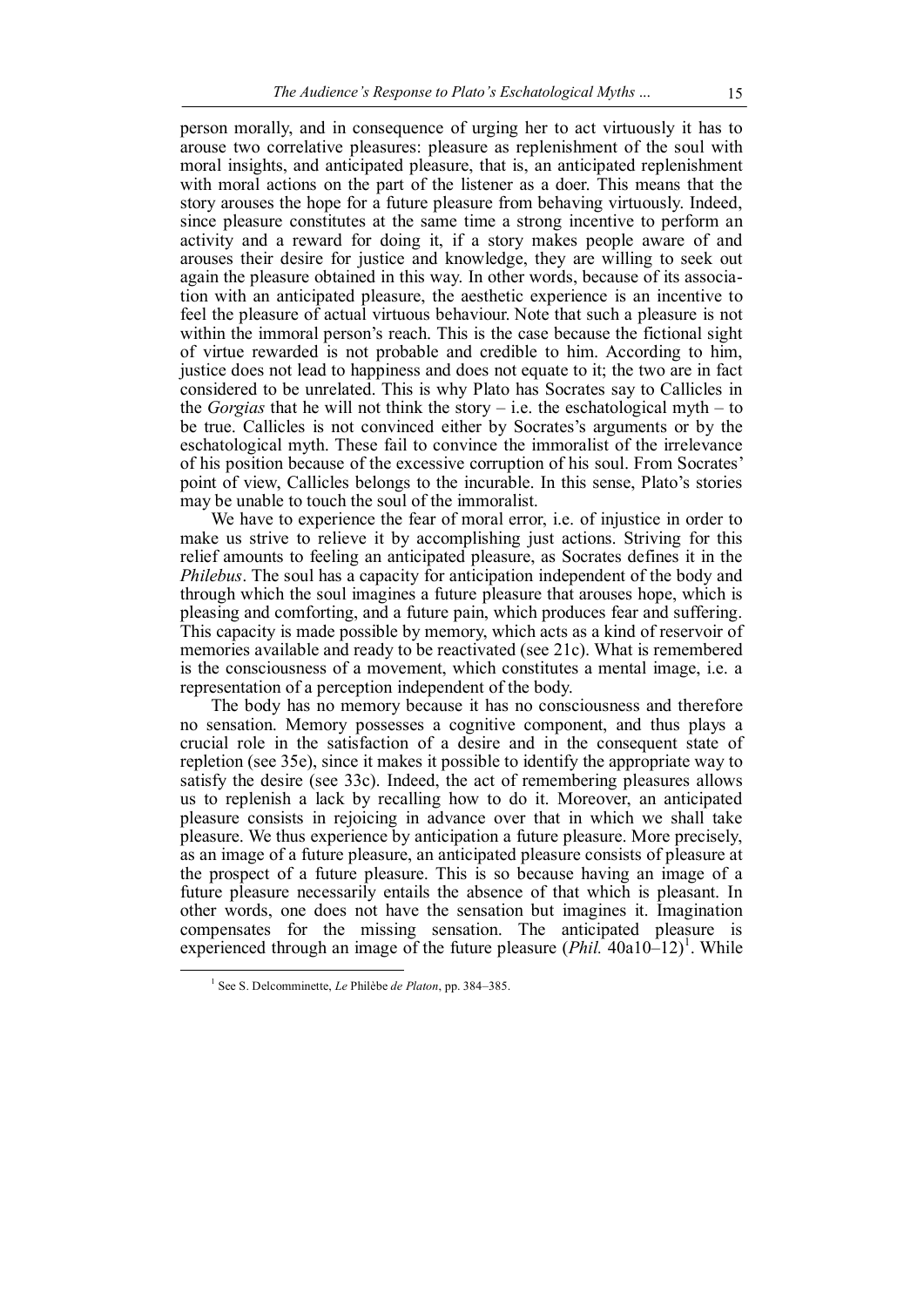anticipating a pleasure, we picture ourselves experiencing pleasure by means of our imagination – the producer of pictures – thanks to a picture (40b3). The anticipated pleasure is thus an imagined pleasure, which may, however, be  $false^1$ .

An anticipated pleasure is false if it turns out to be falsely pleasant: the falsity of the picture derives from the falsity of the object, as in the example of pleasure produced by licentious actions<sup>2</sup>. This is the intentional object of pleasure that is targeted in Socrates' argument (at the beginning of 12c–d and further in 37a9). This is why it is crucial for Socrates to establish a distinction between the object of pleasure and the feeling of pleasure (see 37b). What is pleasant, the pleasurable, should be assessed; otherwise, one may indulge in any kind of activity for the sake of feeling pleasure. Indeed, Socrates must demonstrate the falsity of the hedonist and relativist claims that, respectively, (1) feeling pleasure is good, whatever one takes pleasure in, and (2) the feeling of pleasure is the yardstick of the pleasurable. Even though it is not possible to deny an experience of pleasure, as Protarchus claims, pleasure is more than a mere sensation, something which cannot be evaluated<sup>3</sup>. Socrates argues that an appropriate feeling of pleasure originates in the pleasure's having the right object, which makes, therefore, pleasure dependent upon the object, hence the possibility of true and false pleasure. This is why the good man has true pictures of pleasure, i.e. anticipatory pleasures, unlike the bad man (see  $40\overline{b}2-c$ ) who has pictures that are caricatures of the former; therefore, the possibility of confusing the two types<sup>4</sup>.

Anticipating the satisfaction of the desire for wealth, i.e. the anticipated pleasure in wealth, is false on the grounds that the satisfaction itself is false. This is the case because no satisfaction can be derived from wealth; in other words, the satisfaction is illusory or specious because it is based on a false belief *wealth makes people happy*. The ultimate desire is happiness, i.e. the Good, to which all the desires are subordinated. From this perspective, the hope of having money is vain since the object of pleasure does not correspond to the satisfaction of the desire for happiness. A false belief rests ultimately on a lack of self–knowledge, *which includes not knowing what one really enjoys*,

<sup>&</sup>lt;sup>1</sup> The falsity of pleasure in the *Philebus* is a contentious issue on which I do not need to dwell in the context of this paper.

<sup>&</sup>lt;sup>2</sup> Note that the anticipated pleasure is different from the pleasure of anticipation or anticipatory pleasure. It is possible for an anticipated pleasure to be false (*Phil.* 40b7–8) but not, strictly speaking, for an anticipatory pleasure to be so because what is false is the content of the pleasure, as in the case of pleasure in wealth. However, the falsity of the anticipated pleasure makes the anticipatory pleasure false as well. As V. Harte, *The* Philebus *on Pleasure*, p. 127 argues, the root of *the falsity of an anticipated pleasure (and hence of its anticipatory instalment) is in a failed conception of what will be pleasant*. However the anticipated and anticipatory pleasures somehow merge together in the experience of pleasure. See S. Delcomminette, *Le* Philèbe *de Platon*, p. 384, F. Teisserenc, *L'empire du faux ou le plaisir de l'image*, p. 295 and D. Wolfsdorf, *Pleasure in Ancient Greek Philosophy*, chap. 5.

<sup>3</sup> On Protarchus's position, see N. Mooradian, *Converting Protarchus* and V. Harte, *The* Philebus *on Pleasure*, pp. 114–120.

<sup>&</sup>lt;sup>4</sup> This is not to say, however, that the pleasures of bad men are bad, as it is observed by J. Dybikowski, *False Pleasure and the 'Philebus'*, pp. 160–161.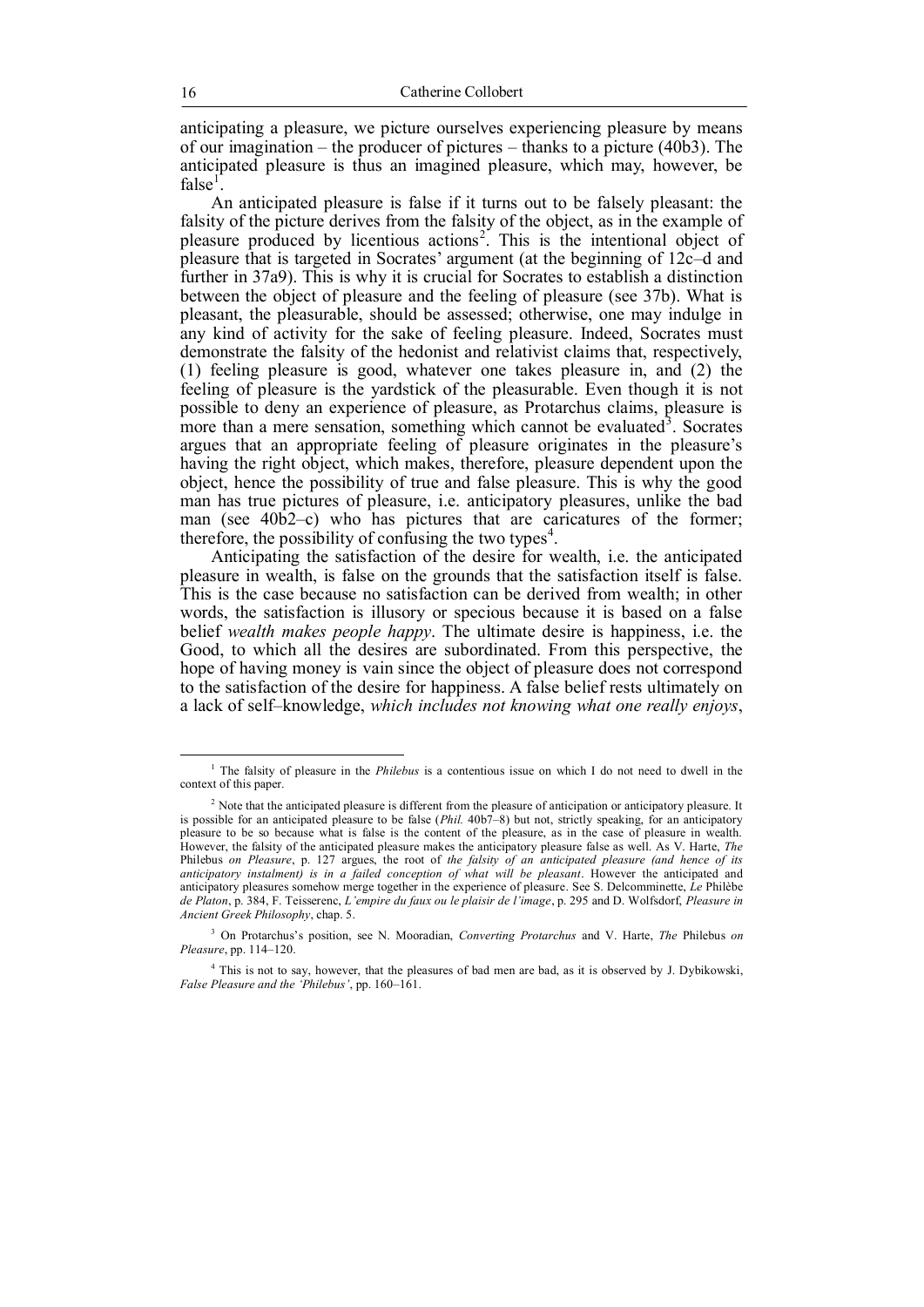as Kenny puts it<sup>1</sup>. False pleasure is based on a misconception about what is right and wrong, which makes it equal to a morally wrong pleasure, as Socrates claims (see  $40e9-10$ )<sup>2</sup>.

This is not to say that pleasure is simply a belief, but rather that it implies or accompanies a belief (see  $37e9-10$ )<sup>3</sup>. Belief plays a role first in appraising pleasure (we take pleasure in behaving virtuously and taking pleasure in behaving virtuously is good), and second, and in consequence, in arousing it. I take pleasure in *X* because of my belief that *X* is pleasurable. However suppose my belief is wrong:  $X$  is not pleasurable. I thus take pleasure in something that is not pleasurable; consequently, my pleasure is false or specious. This conclusion is sound on the grounds that a pleasure worth experiencing is tantamount to the satisfaction of an appropriate desire: not all desire deserves to be satisfied. A desire is appropriate only if its object is appropriate; in other words, an appropriate desire is a desire whose object is worth pursuing. It follows that a pleasure worth experiencing amounts to the satisfaction of an appropriate desire, which amounts ultimately to the desire to live a virtuous life, and the desire for the  $Good<sup>4</sup>$ . The Good turns out to be the condition for a pleasure to be true, hence the assimilation of the idea (*idea* in 65a1) of truth to the Good (see  $65a$ )<sup>5</sup>.

The satisfaction of the desire for power has disastrous consequences, as is exemplified by the life of a tyrant in the myth of Er. In this case, the choice is motivated by the anticipated pleasure of enjoying power and wealth. The pleasure is, however, false, first, because power and wealth do not contribute to happiness, as we have seen, second, because not pleasure but rather suffering will ensue<sup>6</sup>. This is why it is possible to avoid false anticipated pleasures by training the soul to experience true anticipated pleasures. This is this experience that an eschatological myth produces by eliciting the anticipated pleasure of behaving justly, which amounts to the anticipated release from our own fear, and not the fear for the hero as in the case of tragedy, as we have seen. We are thus directly concerned about what is unfolding in the story. For the fear of suffering, the fear of moral error, and the fear of ignorance all turn out to have the same cure, that is, the anticipated satisfaction of the desire for virtue and knowledge, which an eschatological story arouses. The two desires are in fact inseparable because the satisfaction of the former demands that of the latter. In order to arouse these desires, the

<sup>&</sup>lt;sup>1</sup> A. Kenny, *False Pleasure in the 'Philebus': A Reply to Mr. Gosling*, p. 52.

 $2$  This is rejected by Protarchus (in 40e9–41a). Note that before the move from false to bad, there is another one from false to incorrect (see 37b2: µὴ ὀρθῶς), a term that has a moral connotation in many contexts.

<sup>3</sup> As J. Dybikowski, *False Pleasure and the 'Philebus'*, p. 159 argues, *the relation between pleasure and its objects is mediated by belief*. See also Mooradian, *Converting Protarchus*.

<sup>4</sup> In the *Republic*, the tripartition of the soul turns out to be a tripartition of desires. See T. Irwin, *Plato's Moral Theory*, C. Kahn, *Plato's Theory of Desire*, esp. p. 80.

<sup>5</sup> S. Lovibond, *True and False Pleasure* defends in a new way the connection of false pleasure with moral experience. She supports Socrates' view on false pleasure in the context of *Bildung*.

<sup>6</sup> As V. Harte, *The* Philebus *on Pleasure*, p. 127 argues *a failed prediction that something will be pleasant becomes a failed description of something as being or having been pleasant.*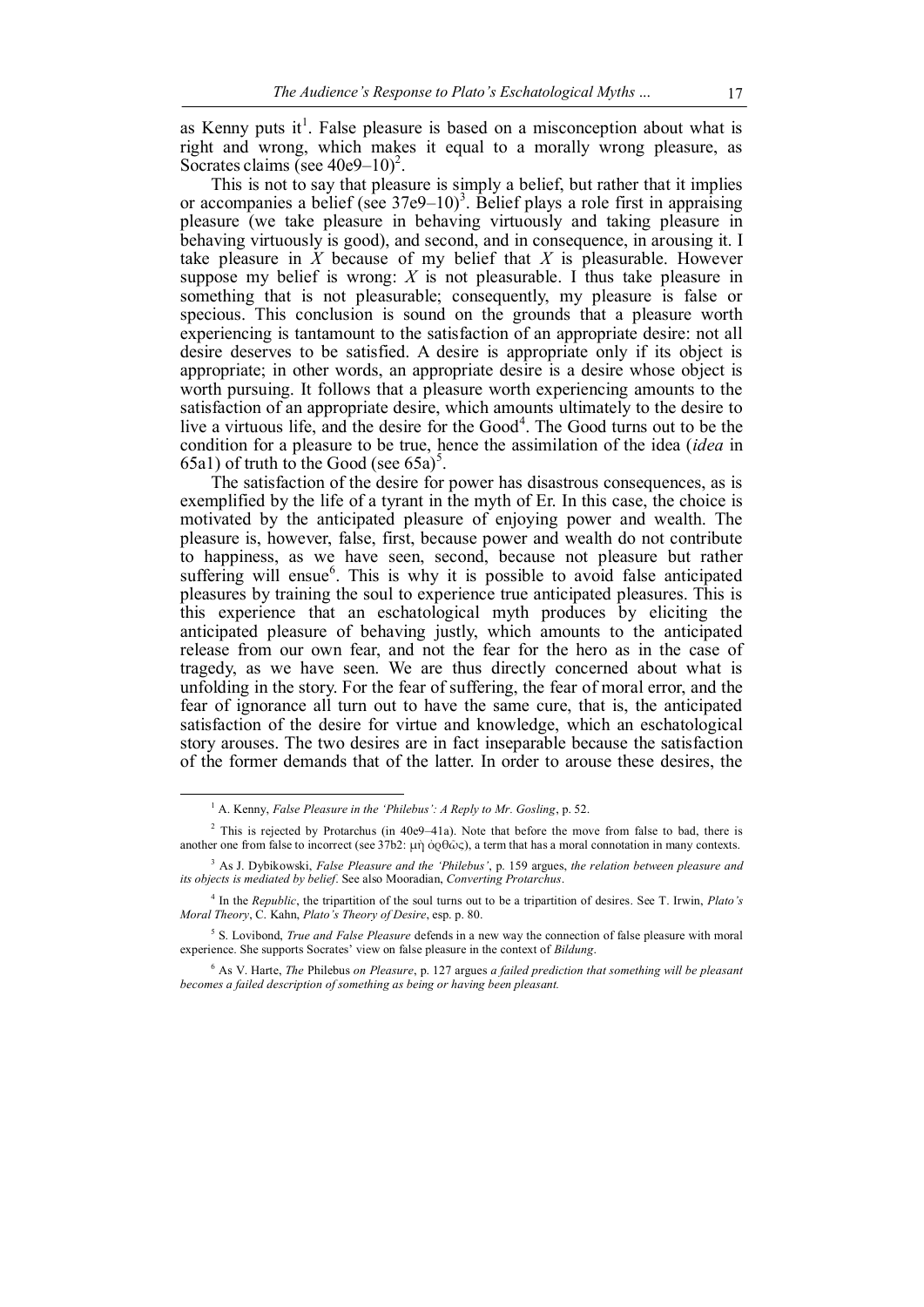story first produces fear and then gives the remedy for it by providing the audience with clues to understanding the fear. Indeed, the remedy lies in understanding that for the fear, i.e. the pain to be relieved, the audience must behave justly. The understanding gives rise to the anticipation of the satisfaction of these two desires, that is, the anticipated pleasure of being just and knowledgeable (see *Phil.* 36a–42d). This is why the pleasure from listening to an eschatological myth accompanies the anticipated pleasure of behaving justly, and consequently of being happy. The former is experienced together with the latter up to the point of merging with it into a common feeling. This means that these two pleasures are inseparable in the context of the aesthetic experience. By making explicit that being unjust is the reason for being deprived of the ultimate good  $-$  happiness  $-$  an eschatological myth urges the audience to renounce injustice, and consequently ignorance which is tantamount to being released from fear and suffering since they are the price to pay for injustice.

The eschatological myths not only elicit pleasure as a means of teaching about virtue, but by arousing the emotion of fear of moral error and the concomitant desires for justice and knowledge, they also have a role in teaching about pleasure. Thus not only is the desire for justice ingrained in the soul through fiction, but also the need for the satisfaction of this desire. The stories accustom the listener to experiencing a pleasure imbued with the idea of justice, and the anticipated pleasure of being virtuous, both of which lead in the end to the exclusion of false pleasures like obtaining honours and satisfying appetites (see *Rep.* 581c–d, *Phil.* 40b). A training in virtue consists thus of a training in pleasure (see *Laws* 653c) in the sense that being virtuous consists in part of not indulging in certain types of pleasure. In this regard, arousing in listening to a story pleasure amounts to arousing pleasure at the sight of justice, that is, of seeing the benefits of virtuous behaviour, and the evil consequences of bad behaviour. This leads in the end thanks to the anticipated pleasure of being just to an actual virtuous behaviour. Indeed aesthetic experience involves a crucial psychic change since the soul is filled with knowledge about virtue and with a proper emotional content.

Furthermore, within the dialogues the eschatological myths are addressed to different audiences; in the *Gorgias* and the *Republic* they are intended to educate non-philosophers, in the *Phaedo* to persuade two philosophers<sup>1</sup>. However, both the non–philosopher and the philosopher alike have an aesthetic experience in a qualified way. They are both aware of the fictionality of the Underworld as depicted by the storyteller, who warns his listener not to take it literally, as we have seen. Recall that intellectual pleasure consists not only of understanding the intellectual properties of an eschatological myth, which are the equivalent of its moral properties, but also of understanding the correctness of a work of art as an imitation. For a work of art consists of a correct imitation that only a philosopher can judge. In fact, feeling pleasure in

<sup>1</sup> For the types of audience Plato aims to address, see G. W. Most, *Plato's Exoteric Myths*, pp. 21–24, G. R. F. Ferrari, *Glaucon's Reward, Philosophy's debt*, N. Charaboboulos, *Platonic Drama, and its Ancient Reception*.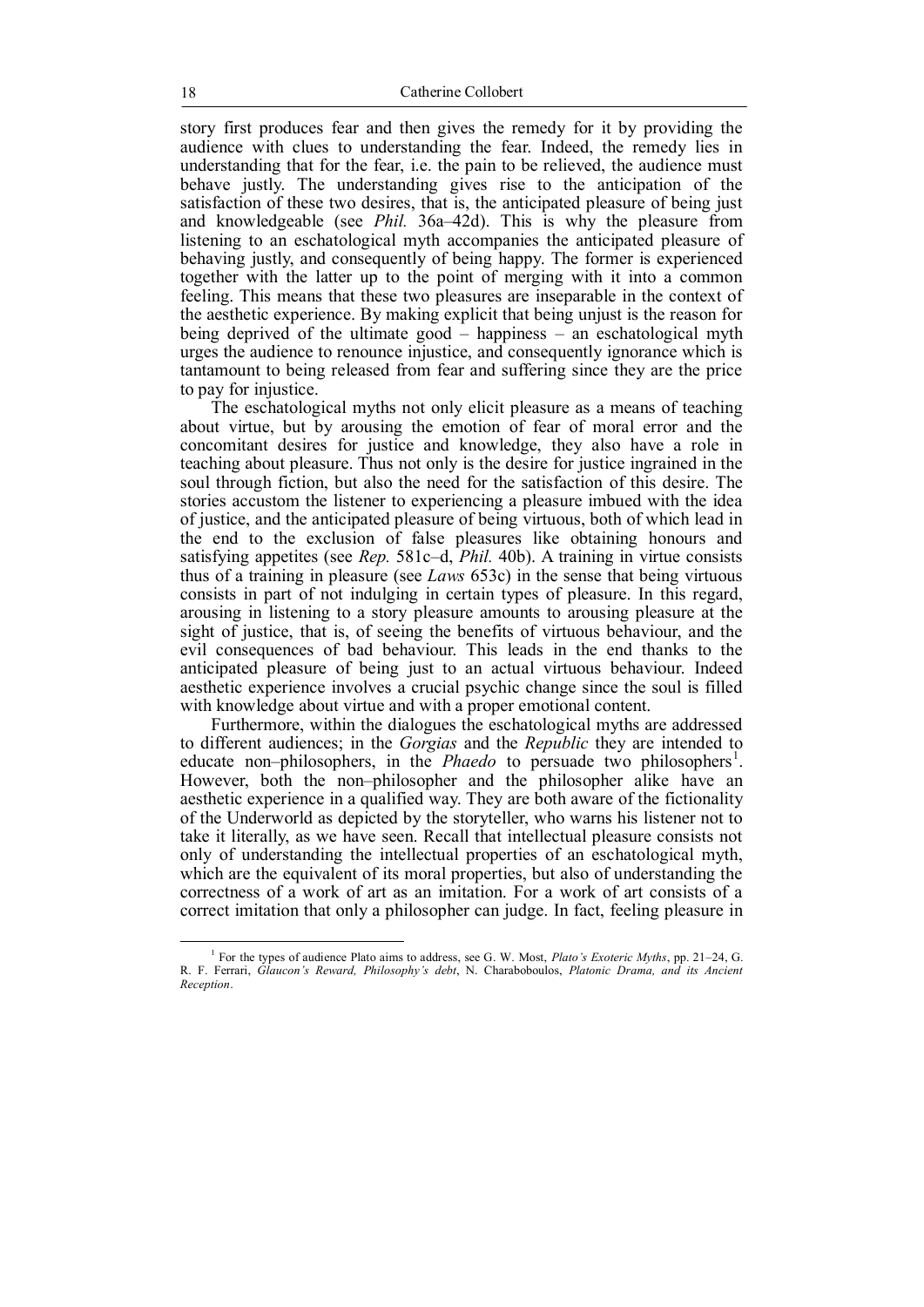listening to a moral story does not require access to knowledge about justice, that is, to know the Form of justice. The intellectual pleasure of a naïve listener, unlike that of a philosopher, does not include the knowledge of the Forms. This is the specific difference between the aesthetic experience of a naïve listener and that of a philosopher: *Hence the pleasure they* [sounds] *bring to the unintelligent, and the delight they afford – by their imitation of divine harmony in mortal movement – to the wise* (*Tim*. 80b, transl. Zeyl, slightly modified).

Yet in the *Phaedo*, where the audience of Socrates is composed of philosophers, the fear of injustice is roused with the same purpose, i.e. to stimulate a desire for justice, and with the threat of the same consequence, suffering. Even though the philosopher has already been convinced to be virtuous and is, in fact, virtuous, his desire for justice and knowledge need to be sustained. In this sense, the impact of the eschatological myths on the soul of a philosophical audience acts as a kind of positive reinforcement, hence the incantatory function that the story is said to possess (see 114d1–7) in addition to its *protreptic* and *parainetic* functions.

The eschatological myths raise pleasant expectations in the readers, be they philosophers or not; that is to say, they promise the enjoyment that proceeds from justice, i.e. happiness<sup>1</sup>. As Socrates advises Callicles, [s]*o, listen to me and follow me to where I am, and when you've come here you'll be happy both during life and at its end, as the account indicates* (*Gorg.* 527c, transl. Zeyl). Aesthetic experience is the most efficient way not only to educate people about virtue and to persuade them of the necessity of it, but also to cultivate and intensify the desire to be virtuous. As Socrates puts it in the *Phaedo* (107d1), we should become *as good and wise as possible.* As Maguire argues, [a] *proper function par excellence is to represent moral Ideas for a pedagogical purpose – something it can do because it always produces pleasure in percipients, and percipients tend to become like what they like*<sup>2</sup> .

### **Conclusion**

 $\overline{a}$ 

The eschatological myths are stories that cultivate the desire to be virtuous and knowledgeable as well as the anticipated pleasure of being this way. Although Plato's eschatological myths arouse pleasure, the replenishment that these myths provide creates a need for a deeper replenishment. When we come to understand our fear of being unjust and ignorant, we become aware of our neglect of the self and of the necessity of redirecting our gaze towards ourselves, and we thus acquire a new vision of the world. From listening to traditional stories, naïve listeners might envisage their future lives in the Underworld as ones of terrible suffering because of their not having behaved virtuously during their earthly lives, which is, in fact, what Cephalus fears (see *Rep.* 330d–331a). However, as we gather from Cephalus' attitude, this type of fear is not conducive to understanding what justice is. Rather, he takes refuge

<sup>&</sup>lt;sup>1</sup> The life of the philosopher, which is a life of justice, is the life that is the most enjoyable (see *Rep.* 583a). See C. Janaway, *Plato and the Arts*, esp. p. 388.

<sup>2</sup> J. Maguire, *The Differenciation of Art in Plato's Aesthetics*, p. 395.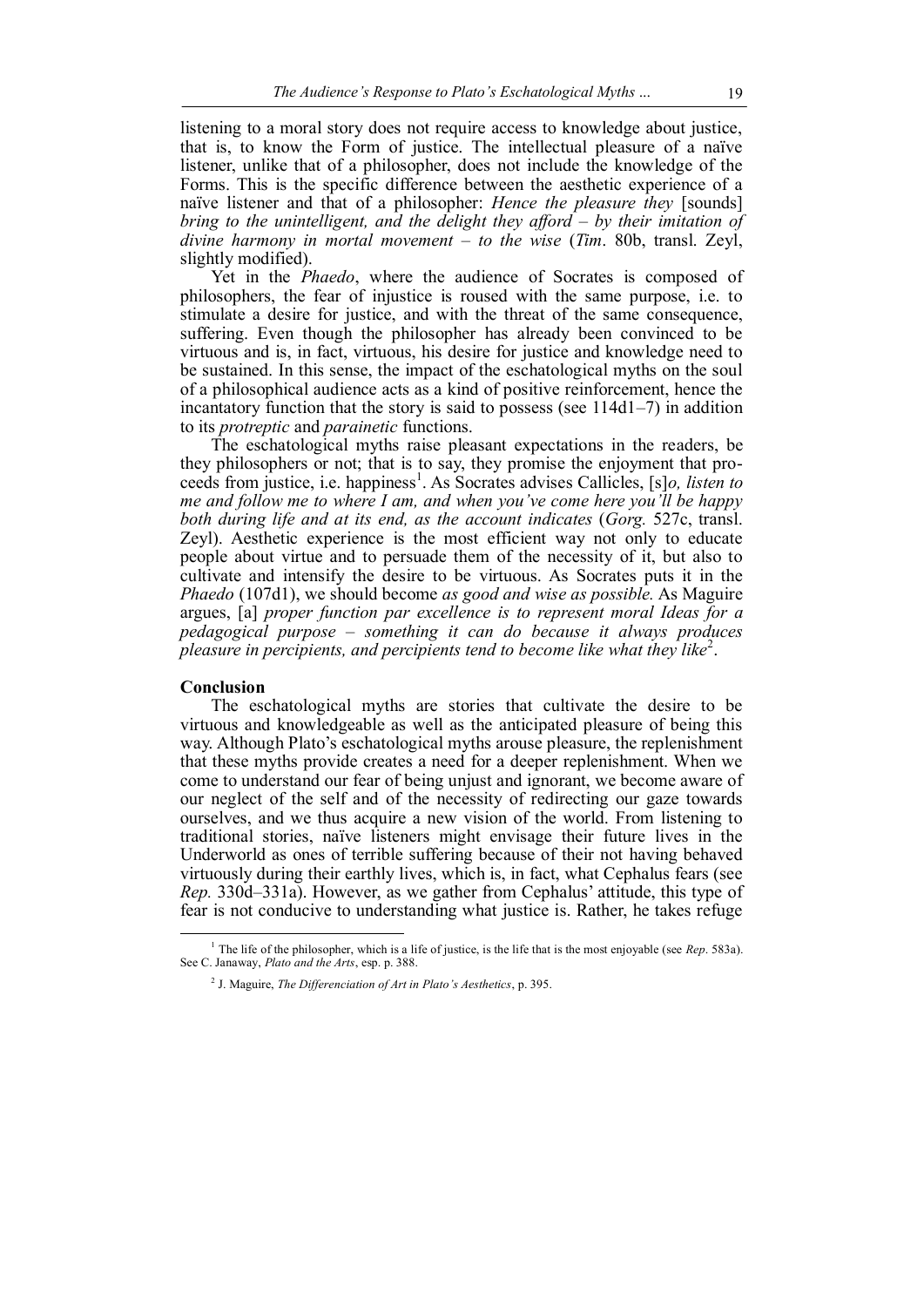in religious practices like sacrifice (see 331d6–7), which is not liberating, and leaves others to inquire about the nature of justice. Indeed, it is only from living a virtuous life that we can liberate ourselves from fear and suffering, and that we can thus obtain complete replenishment, i.e. happiness. The eschatological myths provide us with no more than a glimpse of such replenishment and act as an incentive for choosing a virtuous life.

# **Bibliography**

Annas J., *The Myths of Judgment* in: *Phronesis* 27, 1982, pp. 119–143.

- Belfiore E., *Tragic Pleasures: Aristotle on Plot and Emotion*, Princeton University Press, Princeton 1992.
- Broos H. J. M., *Plato and Art: A New Analysis of the "Philebus"* in: *Mnemosyne* 4, 1951, pp. 113–128.
- Charaboboulos N., *Platonic Drama, and its Ancient Reception*, Cambridge University Press, Cambridge 2012.
- Cooper J. M. (ed.), *Plato. Complete Works*, Hacket Publishing Company Inc., Indianapolis 1997.
- Crombie I., *An Examination of Plato's Doctrine*, *I. Plato on Man and Society*, Routledge, London 1962.
- Delcomminette S., *Le* Philèbe *de Platon: Introduction à l'Agathologie platonicienne*, Brill, Leiden 2006.
- Destrée P., *Plato on Tragic and Comic Pleasures* in: *Plato on Art and Beauty*, (ed.) A. Denham, Palgrave Macmillan, London 2012, pp. 125–141.
- Dybikowski J., *False Pleasure and the 'Philebus'* in: *Phronesis* 15, 1970, pp. 147–165.
- Feagin S., *The Pleasures of Tragedy* in: *American Philosophical Quarterly* 20, 1983, pp. 95–104.
- Ferrari G. R. F., *Glaucon's Reward, Philosophy's debt: The Myth of Er* in: *Plato's Myths*, (ed.) C. Partenie, Cambridge University Press, Cambridge 2009, pp. 116–133.
- Frede D., *Disintegration and Restoration: Pleasure and Pain in Plato's* Philebus in: *The Cambridge Companion to Plato*, (ed.) R. Kraut, Cambridge University Press, Cambridge 1996, pp. 425–463.
- Gallop D., *True and False Pleasure* in: *The Philosophical Quarterly* 10, 1960, pp. 331–342.
- Gallop D., *Emotions in the* Phaedo in: *Plato's* Phaedo*, Proceedings of the Second Symposium Platonicum Pragense*, (eds.) A. Havlíček & F. Karfík, ΟΙΚΟΥΜΕΝΗ, Prague 2001, pp. 275–286.
- Genette G., *Narrative Discourse Revisited*, transl. J. E. Lewin, Cornell University Press, Ithaca 1980.
- Goodman N., *The Language of Art*, Hackett Publishing Company Inc., Indianapolis 1976.
- Gosling J. C. B. & Taylor C. C. W., *The Greeks on Pleasure*, Clarendon Press, Oxford 1982.
- Hackforth R., Plato's *Philebus*, Cambridge University Press, London 1972.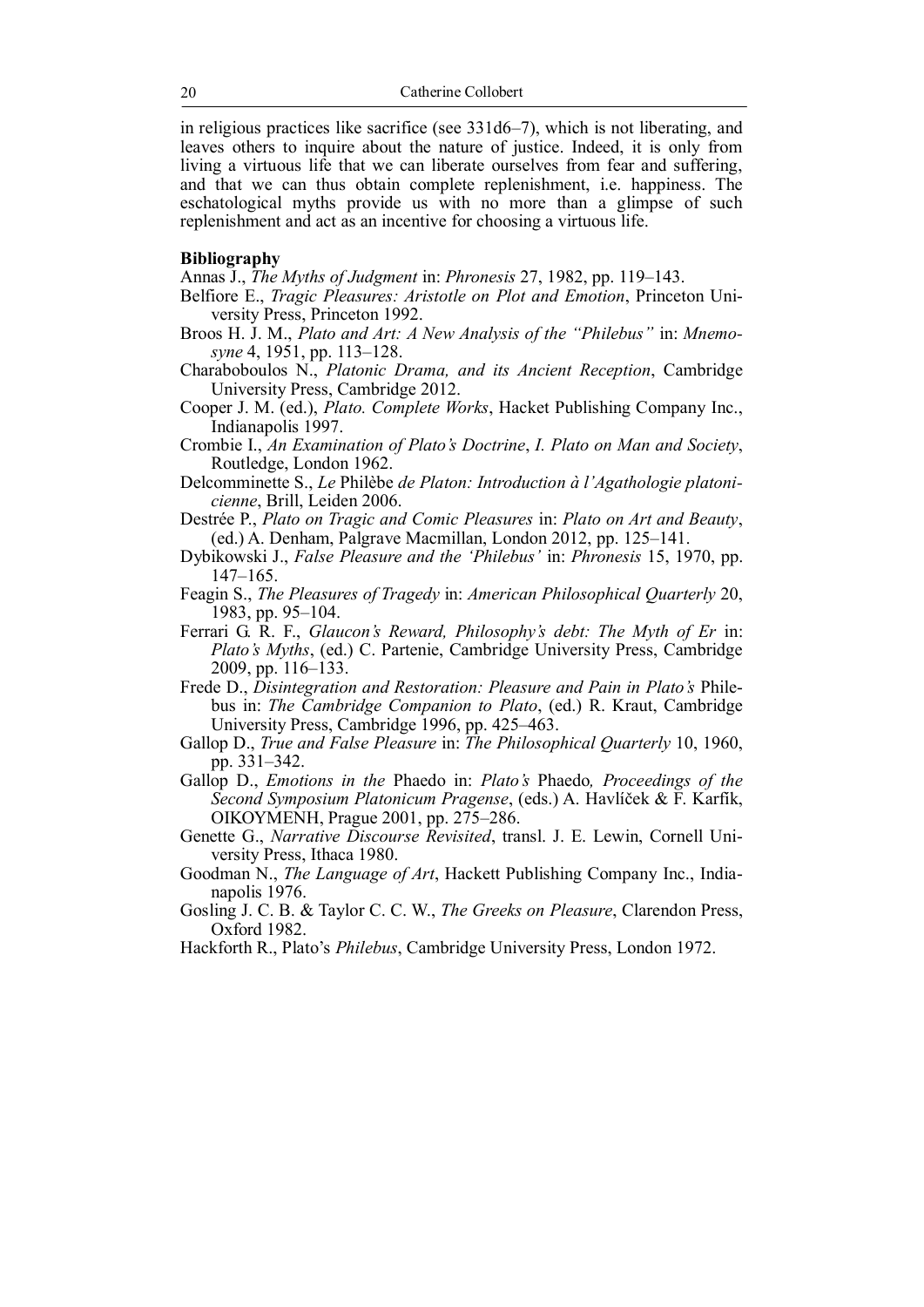- Halliwell S., *The Importance of Plato and Aristotle for Aesthetics* in: *Aristotle Critical Assessments*, vol. 4: *Politics, Rhetoric and Aesthetics*, (ed.) L. Gerson, Routledge, London 1999, pp. 289–312.
- Halliwell S., *Aristotle's* Poetics, The University of Chicago Press, Chicago 1998.
- Halliwell S., *The Life–and–Death Journey of the Soul: Interpreting the Myth of Er* in: *The Cambridge Companion to Plato's* Republic, (ed.) G. R. F. Ferrari, Cambridge University Press, Cambridge 2007, pp. 445–473.
- Harte V., *The* Philebus *on Pleasure: The Good, the Bad and the False* in: *Proceedings of the Aristotelian Society* 104, 2004, pp. 111–128.
- Irwin T., *Plato's Moral Theory: The Early and Middle Dialogues*, Oxford University Press, Oxford 1979.
- Janaway C., *Images of Excellences: Plato's Critique of the Arts*, Oxford University Press, Oxford 1995.
- Janaway C., *Plato and the Arts* in: *A Companion to Plato*, (ed.) H. Benson, Blackwell Publishing, Malden MA 2006, pp. 388–400.
- Kahn C., *Plato's Theory of Desire* in: *Review of Metaphysics* 41, 1987, pp. 77– 103.
- Kenny A., *False Pleasure in the 'Philebus': A Reply to Mr. Gosling* in: *Phronesis* 5, 1960, pp. 45–52.
- Lovibond S., *True and False Pleasure* in: *Proceedings of the Aristotelian Society* 90, 1989–1990, pp. 213–230.
- Maguire J., *The Differenciation of Art in Plato's Aesthetics* in: *Harvard Studies in Classical Philology* 68, 1964, pp. 389–410.
- Miller M., *The Pleasures of the Comic and the Socratic Inquiry: Aporetic Reflections on* Philebus *48A–50B* in: *Arethusa* 41, 2008, pp. 263–289.
- Mooradian N., *Converting Protarchus: Relativism and False Pleasures of Anticipation in Plato's* Philebus in: *Ancient Philosophy* 16, 1996, pp. 93– 112.
- Most G. W., *Plato's Exoteric Myths* in: *Plato and Myth: Studies on the Use and Status of Platonic Myths*, (eds.) C. Collobert, P. Destrée & F. Gonzalez, *Mnemosyne Suppl.* 337, Brill, Leiden 2012, pp. 13–24.
- Pelosi F., *Plato: On Music, Soul, and Body*, Cambridge University Press, Cambridge 2010.
- Penner T., *False Anticipatory Pleasure* in: *Phronesis* 15, 1970, pp. 166–178.
- Peponi A.–E., *Frontiers of Pleasure: Models of Aesthetic Response in Archaic and Classical Greek Thought*, Oxford University Press, Oxford 2012.
- Porter J., *The Origins of Aesthetic Thought in Ancient Greece: Matter, Sensation, and Experience*, Cambridge University Press, Cambridge 2010.
- Ritook Z., *Desire, Poetry, Cognition: A Chapter from Greek Aesthetic Thought* in: *Acta Antiqua Academiae Scientiarum Hungaricae* 37, 1996–1997, pp. 37–51.
- Robinson J., *Deeper than Reason. Emotion and its Role in Literature, Music, and Art*, Oxford Universty Press, Oxford 2005.
- Rudebush G., *Socrates, Pleasure and Value*, Oxford University Press, New York 1999.